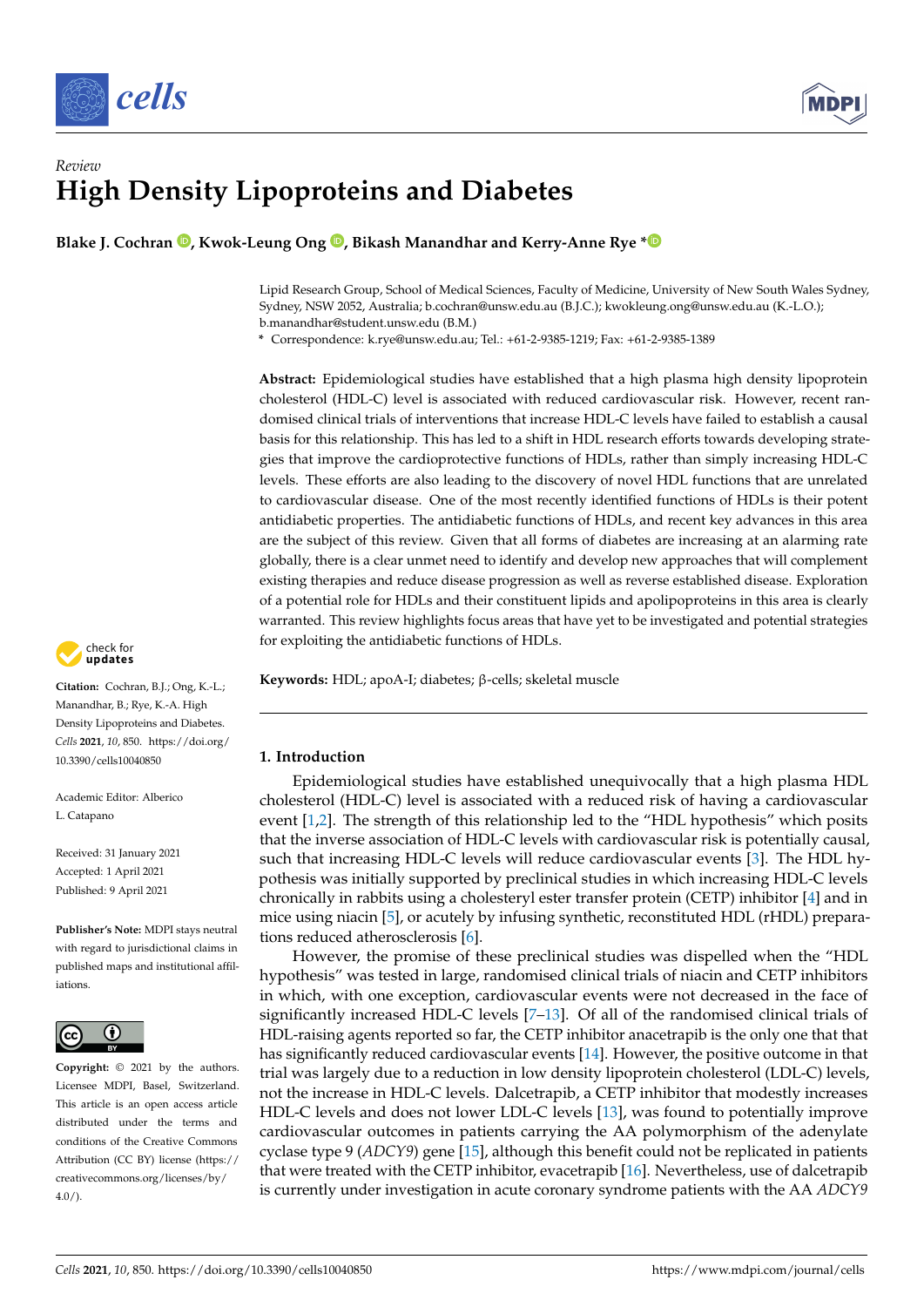genotype in a placebo-controlled, randomised, double-blind, parallel group, multicentre Phase III study [\[17\]](#page-11-1).

Additional evidence negating the "HDL hypothesis" has emerged from Mendelian Randomisation studies, where genetically driven variations in HDL-C levels were found not to be associated with reduced cardiovascular risk [\[18\]](#page-11-2). However, the results of such studies should be interpreted with caution given that Mendelian Randomisation reports on linear relationships, whereas the association of HDL-C levels with cardiovascular risk is U- or J-shaped, with very low and very high HDL-C levels reported to be associated with increased mortality [\[19,](#page-11-3)[20\]](#page-11-4).

These disappointing outcomes have led to a paradigm shift in the focus of the HDL research community towards identifying other functions of HDLs and the possibility of targeting the treatment of disorders that are unrelated to cardiovascular disease. This has led to extensive investigation into a potential role for HDLs in the treatment of inflammatory diseases and diseases where oxidative stress is a key component, such as arthritis [\[21\]](#page-11-5), cancer [\[20\]](#page-11-4) and inflammatory bowel disease [\[22\]](#page-11-6). One of the most unexpected and important beneficial functions of HDLs to have emerged in recent years is the discovery that HDLs and some of their constituent apolipoproteins have potent antidiabetic properties [\[22](#page-11-6)[–28\]](#page-11-7).

Diabetes presents in two main forms in humans. Type 1 diabetes (T1D)**,** an autoimmune disorder in which insulin producing  $\beta$ -cells in the pancreas are selectively destroyed by autoreactive, proinflammatory T-cells. T1D affects approximately 10% of all patients with the disease [\[29,](#page-11-8)[30\]](#page-11-9). T2D, by contrast, is the predominant form of the disease and affects ~90% of all patients [\[31,](#page-11-10)[32\]](#page-11-11). T2D is driven by insulin resistance, which decreases the uptake of glucose from blood into peripheral tissues. β-cells compensate for insulin resistance and maintain blood glucose homeostasis by increasing insulin secretion [\[33](#page-11-12)[,34\]](#page-11-13). However, prolonged β-cell compensation eventually causes β-cell death, and results in subjects with prediabetes that have impaired fasting glucose and/or impaired glucose tolerance transitioning to complete loss of  $\beta$ -cell function, persistently high blood glucose levels and full blown T2D [\[35\]](#page-11-14).

In vitro and preclinical studies in animal models of diabetes, together with mounting epidemiological evidence, have generated considerable interest in the development of HDLtargeted therapies as an innovative treatment option for both T1D and T2D. As a diagnosis of diabetes is also associated with increased cardiovascular risk, it is noteworthy that therapies that increase HDL levels and additionally decrease diabetes progression and/or reverse established disease will have the added benefit of reducing cardiovascular risk.

## **2. Epidemiology of the Antidiabetic Functions of HDLs**

#### *2.1. Overview*

A low HDL-C level has been established as a robust risk factor of diabetes in several epidemiological studies [\[36](#page-11-15)[,37\]](#page-11-16). It has been estimated that T2D risk over a 7-year follow up period is about 4% lower per 1 mg/dL increase in HDL-C in the Framingham Offspring Study [\[36\]](#page-11-15). In a prospective study of 6820 nondiabetic participants from the Prevention of Renal and Vascular End-Stage Disease (PREVEND) cohort, a higher HDL-C level, a higher HDL-C/apolipoprotein A-I (apoA-I) ratio and a higher HDL-C/apolipoprotein A-II (apoA-II) ratio were all independently associated with reduction in the risk of incident T2D [\[38\]](#page-11-17). Conversely, a recent study of over 5 million nondiabetic adults from the Korean National Health Insurance System cohort reported that a low HDL-C level was associated with a higher risk of developing diabetes over a median follow-up period of 5.1 years, and that this was exacerbated in patients with highly variable HDL-C levels [\[39\]](#page-11-18). In another large Korean study of 27,988 subjects with impaired fasting glucose a higher HDL-C was, by contrast, not significantly associated with lower risk of incident T2D over 2.8 years [\[40\]](#page-11-19). However, in that study a higher HDL-C/apoA-I ratio was significantly associated with a lower risk of incident T2D [\[40\]](#page-11-19). This finding was subsequently validated and extended in a study of Caucasian patients with T2D in whom a higher HDL-C/apoA-I ratio was associated with improved β-cell function and a reduced risk of macrovascular and microangiopathic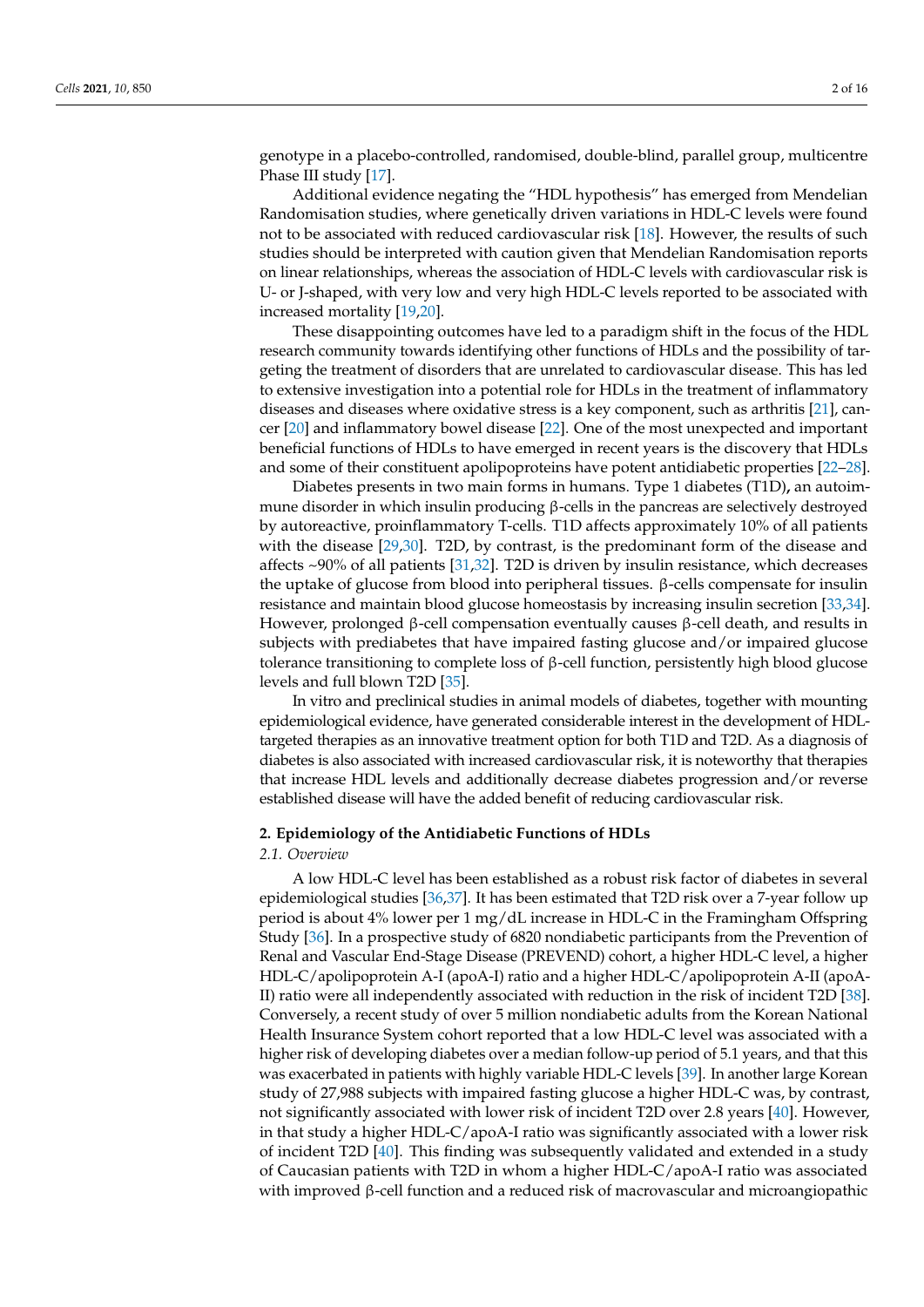complications [\[41\]](#page-11-20). As HDL particle size is directly proportional to the HDL-C/apoA-I ratio, these results suggest that there is a potential specificity associated with the antidiabetic properties of HDLs, with large particles having superior antidiabetic functions compared to small HDLs. This possibility is clearly worthy of further investigation.

#### *2.2. Epidemiological Insights into HDL Subtypes in Diabetes*

The HDLs in human plasma comprise several subpopulations of particles that are diverse in terms of size, density, surface charge and composition [\[42\]](#page-12-0). Emerging evidence suggests that these HDL subtypes may also be functionally distinct, at least in a cardiovascular disease setting [\[43,](#page-12-1)[44\]](#page-12-2). Given that the three most abundant apolipoprotein constituents of HDLs, apoA-I, apoA-II and apoA-IV, all have antidiabetic functions, but that they are not uniformly distributed between all HDL subtypes, it is highly likely that this may also be the case for diabetes [\[23](#page-11-21)[,25](#page-11-22)[,45,](#page-12-3)[46\]](#page-12-4). Although it has yet to be investigated systematically, additional evidence that HDL subtypes may be functionally distinct comes from the fact that patients with T1D tend to have HDLs that are larger than those found in healthy people, while small HDLs predominate in people with T2D [\[47](#page-12-5)[–49\]](#page-12-6). The functional implications of this difference in HDL size has not been explored systematically, but there is some evidence to suggest that the HDLs in T1D and T2D are, indeed, functionally diverse [\[50\]](#page-12-7).

## Type 1 Diabetes

Most patients with T1D have a normal or significantly increased HDL-C level, a reduced total number of HDL particles, and an increased number of large HDL particles relative to that of well-matched, healthy control subjects [\[48,](#page-12-8)[51\]](#page-12-9). The functional implications of these differences have been focussed so far on the cholesterol efflux capacity of plasma from these patients, which is consistently enhanced relative to that of nondiabetic controls [\[48\]](#page-12-8). While this improvement in HDL function is potentially beneficial, the mechanistic basis of the finding requires further validation because a significant proportion of the increased cholesterol efflux in these subjects is dependent on the ATP binding cassette transporter, ABCA1, which effluxes cholesterol to lipid-free or lipid-poor apoA-I, not to the large HDLs that predominate in these individuals [\[48\]](#page-12-8). Collectively, these observations suggest that the large HDL particles in patients with T1D may not be fully functional. It also raises the possibility that HDLs from patients with T1D may have an increased susceptibility to remodelling by plasma factors such as CETP and phospholipid transfer protein, both of which generate lipid-free or lipid-poor apoA-I.

T1D also has a significant impact on the HDL proteome. This area is yet to be explored in detail, but a recent cross-sectional, case–control study of isolated HDLs from young patients with T1D identified significant differences in the protein cargo of HDLs in affected subjects relative to healthy controls [\[52\]](#page-12-10). Some of these changes, such as the presence of proteins that are linked to complement activation, appear to be regulated by the extent of glycaemic control, but how this impacts on HDL subpopulation distribution and affects HDL function is not known [\[52\]](#page-12-10). It is noteworthy that the cholesterol efflux capacity of the HDLs from the subjects with T1D in that study was comparable to that of healthy controls, an observation that is at odds with the increased efflux in T1D patients that has been reported by Ahmed et al. [\[48\]](#page-12-8). The reason for this discrepancy is not clear, but it may reflect differences in average patient age (17 versus 37 years), lifestyle factors (smoking, alcohol intake), and uptake of lipid lowering and increased post translational modifications of HDL apolipoproteins in the older cohort with longer duration diabetes.

Poor glycaemic control in patients with T1D seems to exacerbate changes in HDL subtype distribution. In a small cross-sectional study of 52 adolescents with T1D, those with poor glycaemic control had a lower level of large HDL<sup>2</sup> particles than those with reasonable glycaemic control, despite having similar HDL-C levels. This difference in HDL subtype distribution suggests that poor glycaemic control reduces the number of HDL particles, but does not impact on HDL function, with cholesterol efflux from hepatoma cells to serum and isolated HDLs being comparable for all of the subjects [\[53\]](#page-12-11). In a recent study of T1D patients, by contrast, elevated medium-sized HDL particles and a higher level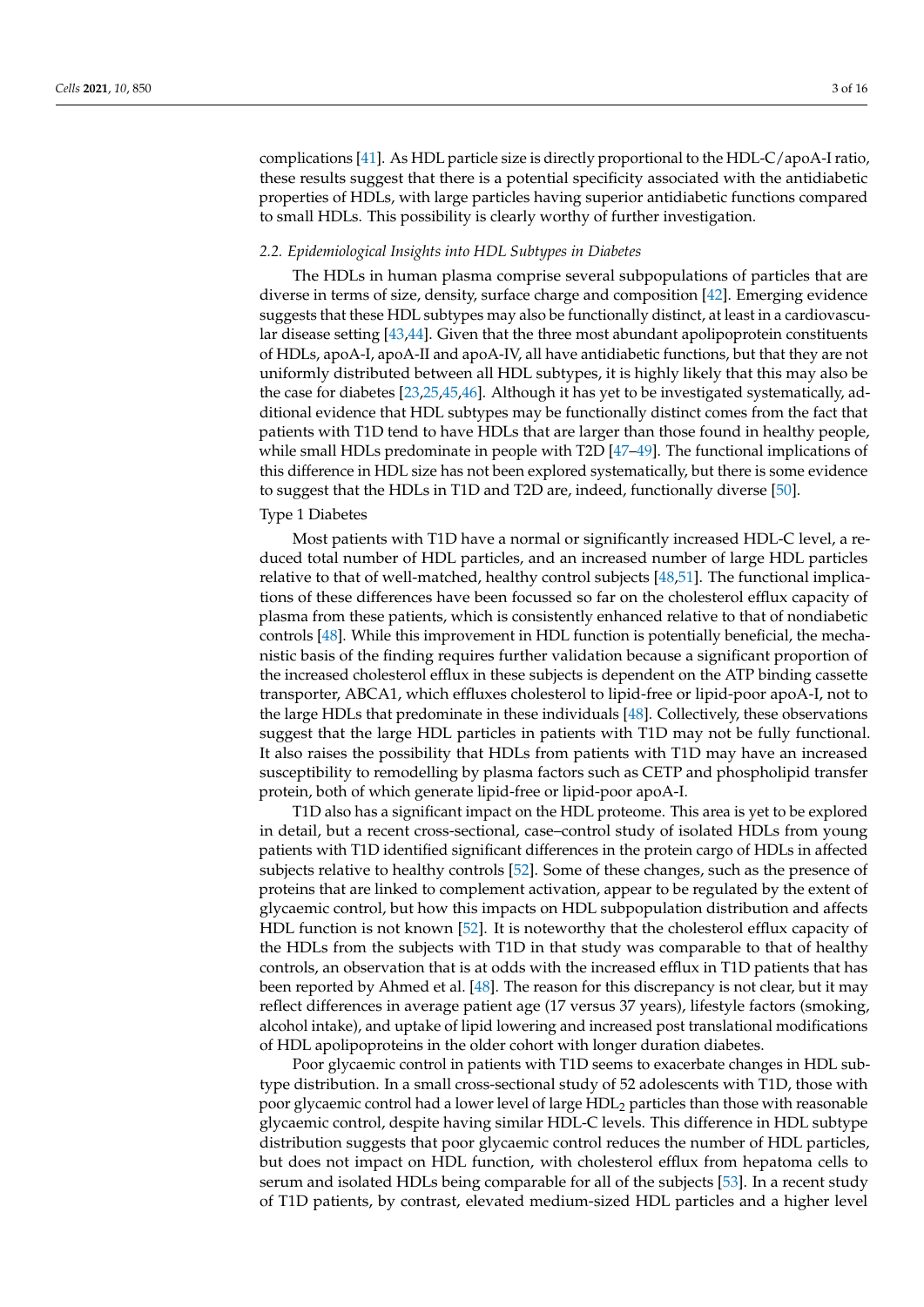of HDL-associated paraoxonase (PON) 1 were associated with fewer vascular complications [\[47\]](#page-12-5). This result provides further evidence that HDL subclasses in patients with T1D are functionally distinct.

It is important to note that interpretation of all of the above studies is significantly limited by their cross-sectional design. This raises the possibility that the conclusions may be attributable to reverse causality and begs the question of whether any of the observed associations have a causal basis.

## Type 2 Diabetes

As ~90% of all patients with diabetes have T2D, there is much more information on the epidemiology of the antidiabetic functions of HDLs in this group than in patients with T1D. The decrease in HDL size in insulin-resistant T2D patients has been reported to correlate with a decrease in the number of large HDL particles and an increase in the number of small HDL particles for a given HDL-C level, indicating that T2D may increase the number of HDL particles [\[54\]](#page-12-12).

In a large, prospective 13-year study of over 26,000 participants where HDL subclasses were evaluated by NMR spectroscopy in healthy women that subsequently developed type 2 diabetes, small HDLs were positively associated with disease development, while large HDLs were inversely associated with disease development [\[55\]](#page-12-13). This result is supported by a more recent, cross-sectional study of over 8000 participants in which the homeostasis model assessment of insulin resistance (HOMA-IR) was found to be inversely associated with  $HDL<sub>2</sub>$  cholesterol levels and positively associated with  $HDL<sub>3</sub>$  cholesterol levels [\[56\]](#page-12-14). Similar results were obtained from a smaller, 5-year prospective study in which  $HDL<sub>2</sub>-C$ levels were inversely associated with the risk of incident type 2 diabetes, and in another study in which the inclusion of a low plasma apoA-I level improved the power of the established T2D risk prediction models [\[56](#page-12-14)[,57\]](#page-12-15).

Evidence that insulin resistance may drive HDL subclass distribution towards smaller particles in patients with type 2 diabetes has also been obtained from a small cohort of patients in whom insulin sensitivity was evaluated by hyperinsulinemic clamp, and another prospective study in which HOMA-IR and small HDLs were positively associated with incident diabetes over 7.7-years [\[54,](#page-12-12)[58\]](#page-12-16). Whether the relationship between insulin resistance and small HDLs is causal remains to be seen, but it could be postulated that some of the proteins that are selectively transported by small HDL particles inactivate insulin signalling pathways in skeletal muscle and adipose tissue.

A small, prospective study of Japanese Americans, in which a high total HDL-C level was associated with a lower future risk of T2D, further suggested that HDL subtypes may be differentially associated with insulin resistance and T2D risk [\[59\]](#page-12-17). Although this association was apparent in patients with a high  $HDL_2-C$  level, but not a high  $HDL_3-C$  level, it was no longer significant after adjusting for visceral adipose tissue area. This suggested that the association may have been mediated by the visceral fat depot, a well-known risk factor for insulin resistance and T2D [\[60\]](#page-12-18). However, there is likely to be some validity in this association as an inverse association of a high HDL<sub>2</sub>-C level with T2D risk has also been reported in a much larger, cross-sectional, community-based cohort of 8365 subjects in which a high  $HDL<sub>2</sub>-C$  level was associated with reduced insulin resistance, while a high  $HDL<sub>3</sub>$ -C level was associated with more severe insulin resistance [\[56\]](#page-12-14).

The issue of whether or not there is a causal basis for any of these relationships between HDL sand T2D was addressed directly in a Mendelian Randomisation study of over 47,000 participants in the Copenhagen City Heart Study and the Copenhagen General Population Study [\[61\]](#page-12-19). The results of that study did not find any evidence of an association of genetic variants with low HDL-C levels and T2D risk [\[61\]](#page-12-19). However, that study did not assess the relationship of HDL subtypes, or any aspects of HDL function with T2D risk.

The first direct evidence that the antidiabetic functions of HDLs is causal in humans was obtained from a double-blind, placebo-controlled crossover study of 13 T2D patients, in which plasma HDL levels were transiently increased by the administration of a single intravenous infusion of rHDLs [\[62\]](#page-12-20). These patients all sustained a reduction in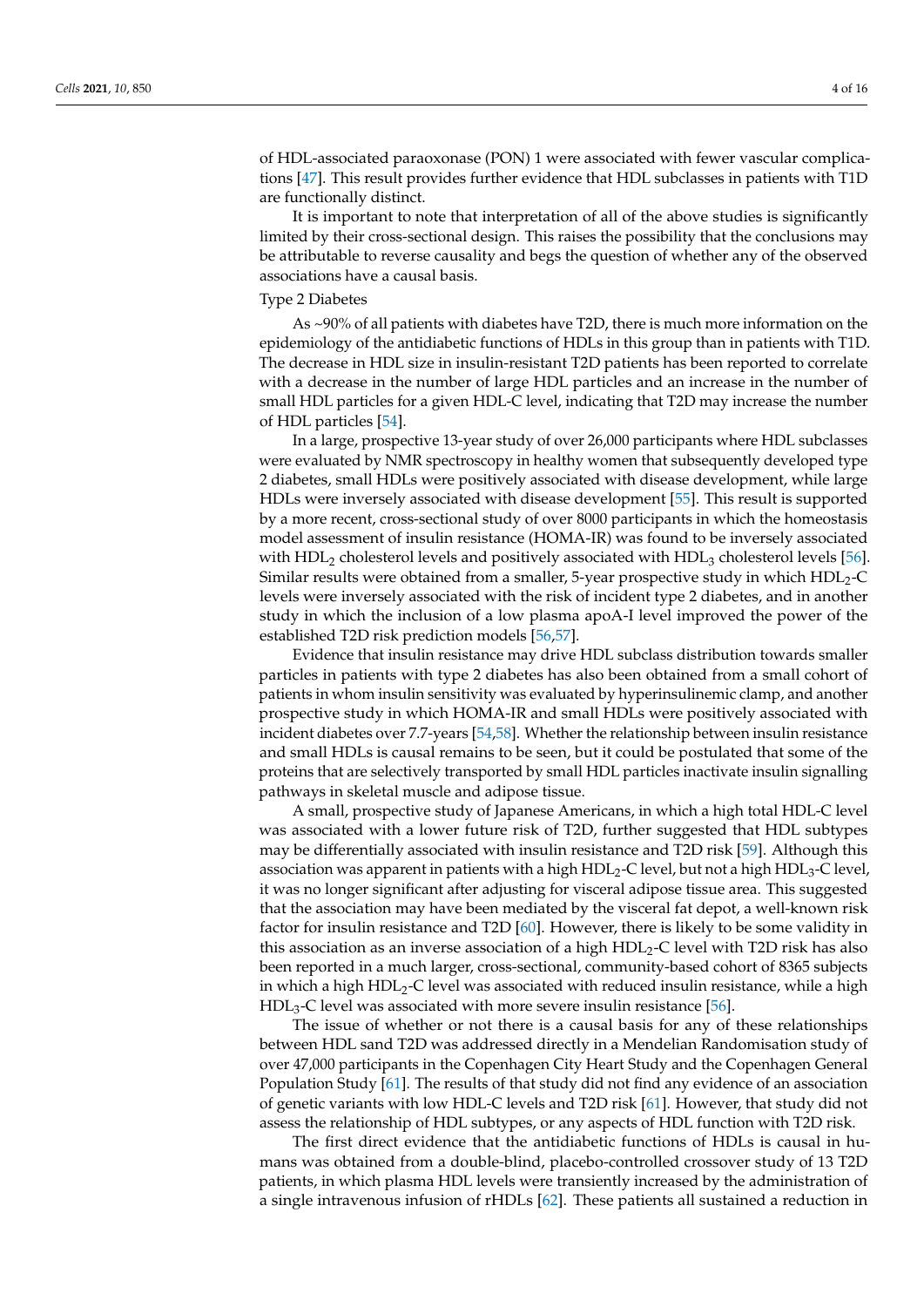plasma glucose and an increase in plasma insulin levels, and an overall improvement in glycaemic control [\[62\]](#page-12-20).

The antidiabetic functions of HDLs are further supported by data from large-scale randomised clinical trials of CETP inhibitors, which chronically increase plasma HDL-C and apoA-I levels. In the Investigation of Lipid Level Management to Understand its Impact in Atherosclerotic Events (ILLUMINATE) trial, treatment with the CETP inhibitor, torcetrapib, improved glycaemic control in statin-treated patients with T2D [\[12\]](#page-10-10). A similar result was obtained in the Assessment of Clinical Effects of Cholesteryl Ester Transfer Protein Inhibition with Evacetrapib in Patients with at High Risk for Vascular Outcomes (ACCELERATE) trial, where glycaemic control was found to be improved in T2D patients [\[63\]](#page-12-21). Finally, treatment with two other CETP inhibitors, anacetrapib, and dalcetrapib was also found to be associated with a reduced risk of new-onset diabetes in large, randomised clinical outcome trials [\[14,](#page-10-8)[64\]](#page-13-0). Insights into the effects of HDL-raising agents on glycaemic control from randomised clinical trials are summarised in Table [1.](#page-4-0) Whether these beneficial effects are a direct consequence of the increased level of HDLs, or whether they are due to the increased HDL levels counteracting the negative effects of statin treatment in these patients is not known [\[65\]](#page-13-1).

**Table 1.** Summary of randomised clinical trials demonstrating the antidiabetic functions of HDLs in humans.

<span id="page-4-0"></span>

| Intervention                                | $\mathbf n$ | Impact on HDL-C             | Impact on T2D                                                                             | Reference                                        |
|---------------------------------------------|-------------|-----------------------------|-------------------------------------------------------------------------------------------|--------------------------------------------------|
| <b>Reconstituted HDL</b><br><i>Infusion</i> |             |                             |                                                                                           |                                                  |
| rHDL                                        | 13          | $\uparrow$ 33 $\pm$ 4.3%    | Reduced plasma glucose<br>Increased plasma insulin                                        | Ref [62]: Drew et al., 2009                      |
| <b>CETP</b> inhibition                      |             |                             |                                                                                           |                                                  |
| Evacetrapib<br>(ACCELERATE)                 | 8236        | $131.9 \pm 56\%$            | Decreased HbA1c                                                                           | Ref [63]: Menon et al., 2020                     |
| Anacetrapib<br>(REVEAL)                     | 30,449      | ↑152.8 ± 1.6%               | Reduced risk of new-onset<br>diabetes                                                     | Ref [14]: HPS TIMI REVEAL<br>Collaborative Group |
| Torcetrapib<br>(ILLUMINATE)                 | 15,067      | $\uparrow$ 72.1 $\pm$ 34.7% | Decreased glucose<br>Decreased insulin<br>Decreased insulin resistance<br>Decreased HbA1c | Ref [12]: Barter et al., 2007                    |
| Dalcetrapib<br>(dal-OUTCOMES)               | 15,871      | 133.9 $\pm 2.8\%$           | Reduced risk of new-onset<br>diabetes in acute coronary<br>syndrome patients              | Ref [13]: Schwartz et al., 2020                  |

#### **3. Apolipoproteins and the Antidiabetic Functions of High Density Lipoproteins**

Early in vitro and preclinical studies have indicated that the three most abundant HDL apolipoproteins, apoA-I, apoA-II and apoA-IV all have antidiabetic properties [\[23](#page-11-21)[,25\]](#page-11-22). Conversely, the small, exchangeable apolipoprotein, apoC-III, that is associated with HDLs in normal, healthy people has a potentially adverse effect in patients with diabetes, with lower apoC-III levels being associated with delayed onset of disease [\[66\]](#page-13-2). ApoC-III has also been reported to promote  $β$ -cell death [\[67\]](#page-13-3).

#### *3.1. Apolipoprotein A-I and Apolipoprotein A-II*

The first direct evidence that HDLs and apoA-I have potential therapeutic value in humans with diabetes came from the aforementioned study in which a single infusion of rHDLs prepared with apoA-I and soybean phosphatidylcholine improved glycaemic control in patients with T2D [\[62\]](#page-12-20). The basis of the improved glycaemic control in these individuals was attributed to increased secretion of insulin from β-cells and enhanced glucose uptake into skeletal muscle [\[62\]](#page-12-20). This result is consistent with what has been reported for apoA-I knockout mice that have impaired glucose tolerance, in mice that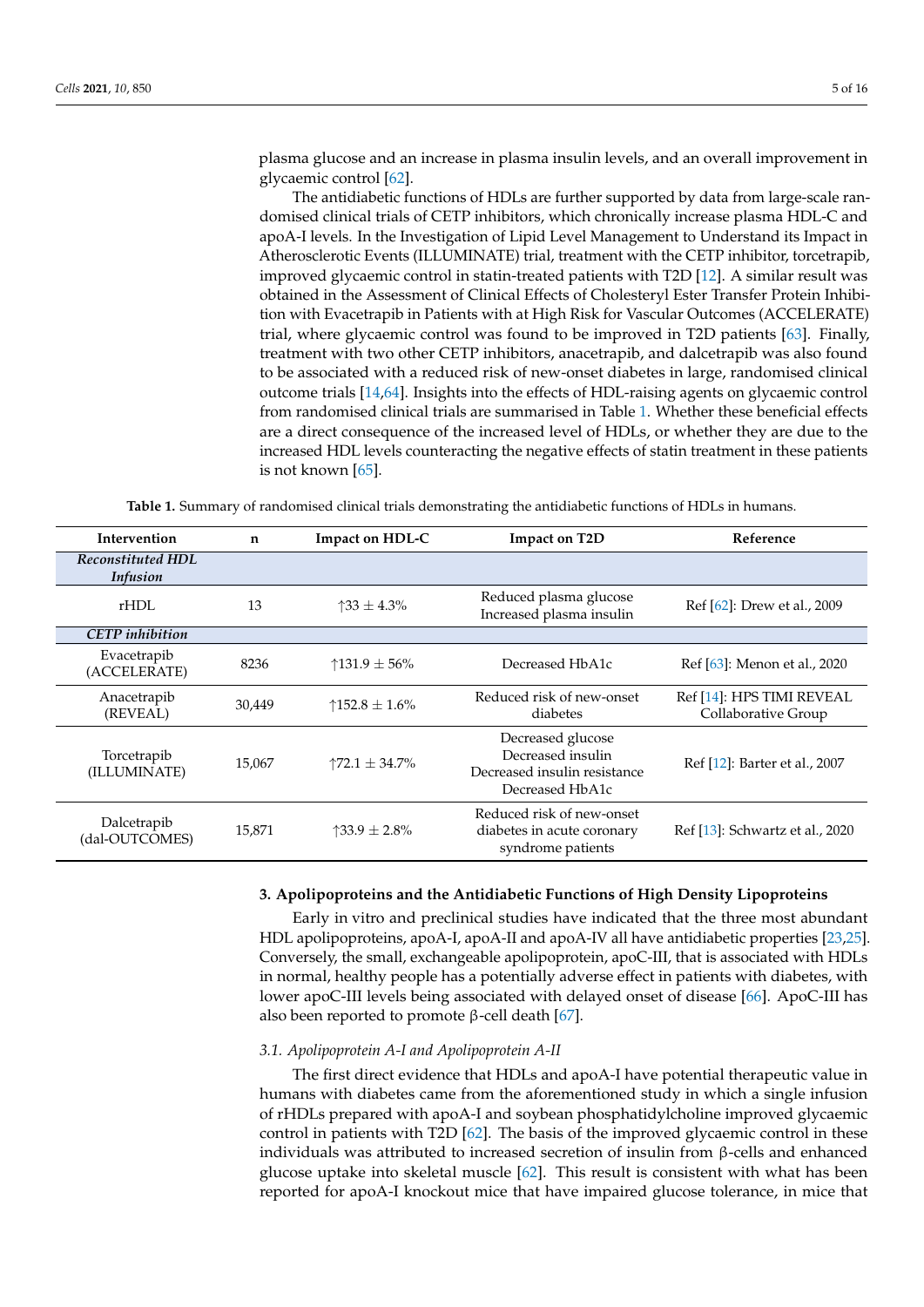overexpress human apoA-I and have improved glucose tolerance, and in in vitro studies of cultured skeletal muscle cells where incubation with lipid-free apoA-I has been reported to increase glucose uptake in an insulin-dependent and -independent manner by increasing glycolysis and mitochondrial respiration [\[27](#page-11-23)[,28](#page-11-7)[,68–](#page-13-4)[70\]](#page-13-5). Some of these studies are particularly important because they suggest that apoA-I- and HDL-based therapies may improve glycaemic control in patients with T2D that have complete loss of  $\beta$ -cell function and are refractory to many of the currently available antidiabetic therapies [\[28](#page-11-7)[,71\]](#page-13-6).

Other in vitro studies have revealed that apoA-I and apoA-II in both lipid-free and lipid-associated forms increase insulin synthesis and glucose stimulated insulin secretion (GSIS) in the MIN6 and Ins-1E pancreatic insulinoma  $\beta$ -cell lines [\[22](#page-11-6)[,23\]](#page-11-21). The mechanistic basis of these observations involves the activation of a G-protein-cAMP-PKA-FoxO1 pathway, is dependent on the internalization of lipid-free apoA-I into the β-cells, and is associated with the increased expression of the  $\beta$ -cell survival gene, pancreatic and duodenal homeobox 1 (*Pdx1*) [\[22,](#page-11-6)[72\]](#page-13-7). The ability of lipid-free apoA-I and apoA-II to increase *Pdx1* gene expression raises the possibility that these apolipoproteins may conserve  $\beta$ -cell function and reduce the adverse effects of activated T-cells in T1D [\[73](#page-13-8)[,74\]](#page-13-9). Additionally, all HDL subclasses have been shown to be equally effective at increasing insulin secretion in MIN6 cells [\[75\]](#page-13-10).

HDLs also protect β-cells from the apoptosis that occurs when blood glucose and free fatty acid levels are increased by endoplasmic reticulum (ER) stress-dependent and -independent mechanisms [\[76,](#page-13-11)[77\]](#page-13-12). The ability of HDLs and lipid-free apoA-I to inhibit apoptosis in β-cells has additionally been attributed to reduced expression of the proinflammatory cytokine, interleukin (IL)-1β [\[78\]](#page-13-13). While apoA-II is as effective as apoA-I at improving β-cell function in both lipid-free and lipid-associated forms [\[23\]](#page-11-21), it is not known if it operates through the same mechanisms.

Evidence that the antidiabetic functions of apoA-I and apoA-II translate into improved glycaemic control in vivo is mounting. For example, lipid-free apoA-I treatment increases glucose-stimulated insulin secretion (GSIS) in C57BL6 mice with diet-induced obesity, and in isolated islets from mice with elevated islet cholesterol levels and impaired insulin secretion due to the conditional deletion of the ATP binding cassette transporters, ABCA1 and ABCG1, which export cholesterol from β-cells to lipid-free/lipid-poor apoA-I and HDLs, respectively [\[24,](#page-11-24)[26,](#page-11-25)[27,](#page-11-23)[79\]](#page-13-14). However, the precise mechanism by which apoA-I improves β-cell function in this animal model has yet to be elucidated. What we do know is that the observed benefit is not related to the restoration of β-cell cholesterol homeostasis in the case of mice with conditional deletion of ABCA1 and ABCG1 in β-cells [\[24\]](#page-11-24). Nor is it related to improved glucose metabolism or to the inhibition of inflammation [\[24\]](#page-11-24).

ApoA-I also reduces insulin resistance in validated mouse models of T2D. Treatment of insulin-resistant *db/db* mice with lipid-free apoA-I increases glucose uptake by skeletal muscle 1.8-fold [\[80\]](#page-13-15). Similar results have also been obtained following lipid-free apoA-I treatment of mice with diet-induced obesity and in rats with pregnancy-induced insulin resistance [\[26](#page-11-25)[,27,](#page-11-23)[81,](#page-13-16)[82\]](#page-13-17). The ability of apoA-I to reduce insulin resistance in pregnancy were not, however, confirmed in a recent small, retrospective cross-sectional study of women with gestational diabetes, where serum apoA-I levels were found not to be associated with insulin sensitivity [\[83\]](#page-13-18). This discrepancy between the animal and the human studies may be because the apoA-I levels in the animal studies were increased with infusions of unmodified, lipid-free apoA-I, whereas the analyses in the human study were based entirely on differences in endogenous plasma levels of apoA-I that is likely to have undergone post-translational modification and varying amounts of inactivation depending on the duration of the gestational diabetes [\[50,](#page-12-7)[83\]](#page-13-18). Whether the infusion of apoA-I that has not been modified in any way and is therefore fully functional into women with gestational diabetes would reduce pregnancy-induced insulin resistance is not known but is a question that is undoubtedly of interest. The evidence that this may be potentially advantageous comes from the increased uptake of glucose by skeletal muscle that has been reported in patients with T2D in whom circulating HDL levels were increased with a single infusion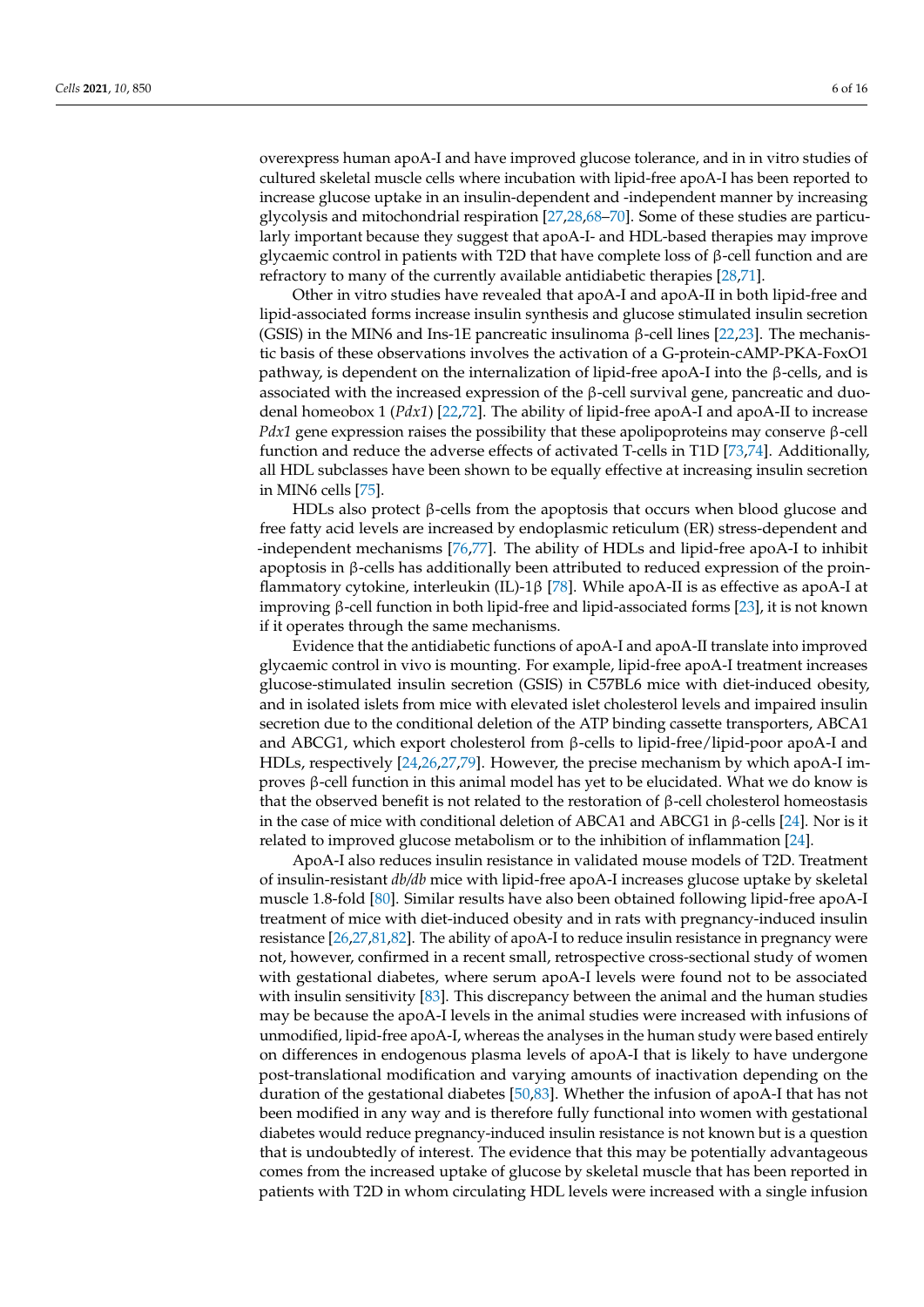of rHDLs [\[62\]](#page-12-20). Whether apoA-II also improves insulin sensitivity by increasing glucose uptake into skeletal muscle is not known. This is a question of considerable interest given that there are few known functions of this highly conserved apolipoprotein.

Lipid free apoA-I treatment has also been shown to increase glucose uptake into the heart in mice [\[27](#page-11-23)[,81\]](#page-13-16). These findings have recently been extended in a further mouse study which showed that the ability of apoA-I-containing rHDLs to increase glucose uptake into the heart during myocardial ischemia is associated with reduced cardiac damage [\[84\]](#page-13-19).

While most investigations into the antidiabetic functions of HDLs and apoA-I have focussed on improving β-cell function and/or insulin sensitivity, there is increasing interest in their effects on  $\alpha$ -cells in pancreatic islets.  $\alpha$ -cells, the second most abundant cell type in the endocrine pancreas after β-cells, secrete glucagon, which increases blood glucose levels [\[85\]](#page-14-0). It has recently been reported that plasma HDL-C levels are inversely associated with fasting glucagon levels in a normal, healthy population [\[86\]](#page-14-1). The evidence that this relationship may be causal has been obtained by showing that treating hypoglycaemic mice with isolated HDLs and lipid-free apoA-I reduces glucagon secretion by inhibiting the activation of the PI3K/Akt/FoxO1 signalling pathway in a scavenger receptor B1 (SR-B1)-dependent manner [\[86\]](#page-14-1).

#### *3.2. Apolipoprotein A-IV*

ApoA-IV, the third most abundant HDL apolipoprotein after apoA-I and apoA-II, also has antidiabetic functions. This observation was first reported in a landmark study where high-fat fed apoA-IV knockout mice were found to be glucose intolerant, and that glycaemic control in these animals was restored by the administration of recombinant mouse apoA-IV [\[25\]](#page-11-22). The benefit of apoA-IV in that study was attributed to improved βcell function, as evidenced by ex vivo apoA-IV treatment of the isolated islets from apoA-IV knockout mice increasing GSIS [\[25\]](#page-11-22). While treatment of apoA-IV knockout mice with apoA-IV did not increase glucose disposal in skeletal muscle in the initial study [\[25\]](#page-11-22), a more recent study has established that this apolipoprotein does improve insulin sensitivity in wild-type C57BL6 mice by increasing glucose uptake into adipocytes and cardiac muscle [\[25,](#page-11-22)[87\]](#page-14-2).

#### *3.3. Apolipoprotein C-III*

ApoC-II is a small, exchangeable apolipoprotein that associates with HDLs in normal, healthy individuals, but is predominantly incorporated into triglyceride-rich lipoproteins in subjects with high plasma triglyceride levels [\[88\]](#page-14-3). As a high plasma triglyceride level is a hallmark feature of T2D, but not T1D, it follows that the distribution of apoC-III across plasma lipoproteins will vary according to diabetes type [\[89\]](#page-14-4).

Epidemiological studies have established that plasma apoC-III levels are positively associated with diabetes, and that *Apoc3/APOC3* gene transcription increases in rat and human hepatocytes under high glucose conditions and is inhibited by insulin [\[90](#page-14-5)[–94\]](#page-14-6). Indirect evidence that apoC-III may be causally related to the development of diabetes was obtained from a small randomised, double-blind, placebo-controlled clinical trial of patients with T2D in which treatment with an apoC-III antisense oligonucleotide that reduced plasma apoC-III levels by 88% increased HDL-C levels and improved insulin sensitivity [\[95\]](#page-14-7). Treatment with an apoC-III antisense oligonucleotide also reduces circulating apoC-III levels, delays disease onset in a rat model of T1D and improves glucose tolerance in insulin-resistant *ob/ob* mice [\[66](#page-13-2)[,96\]](#page-14-8).

Mechanistically, the adverse effects of apoC-III in diabetes appear to be related to aberrant Ca<sup>2+</sup> handling in β-cells, which increases intracellular Ca<sup>2+</sup> levels [\[67,](#page-13-3)[96\]](#page-14-8). Studies in the Ins-1E cell line have indicated that apoC-III causes islet inflammation and β-cell apoptosis by activating mitogen-activated protein kinase (MAPK) and the extracellular signal-regulated protein kinase ERK1/2 [\[97\]](#page-14-9). However, the ability of apoC-III to promote β-cell apoptosis is controversial as it has also been reported to inhibit apoptosis in isolated islets by activating PI3K/Akt signalling, with no effect on MAPK or ERK1/2 [\[98\]](#page-14-10). The reasons for these discrepant results are not clear, but may be related to the fact that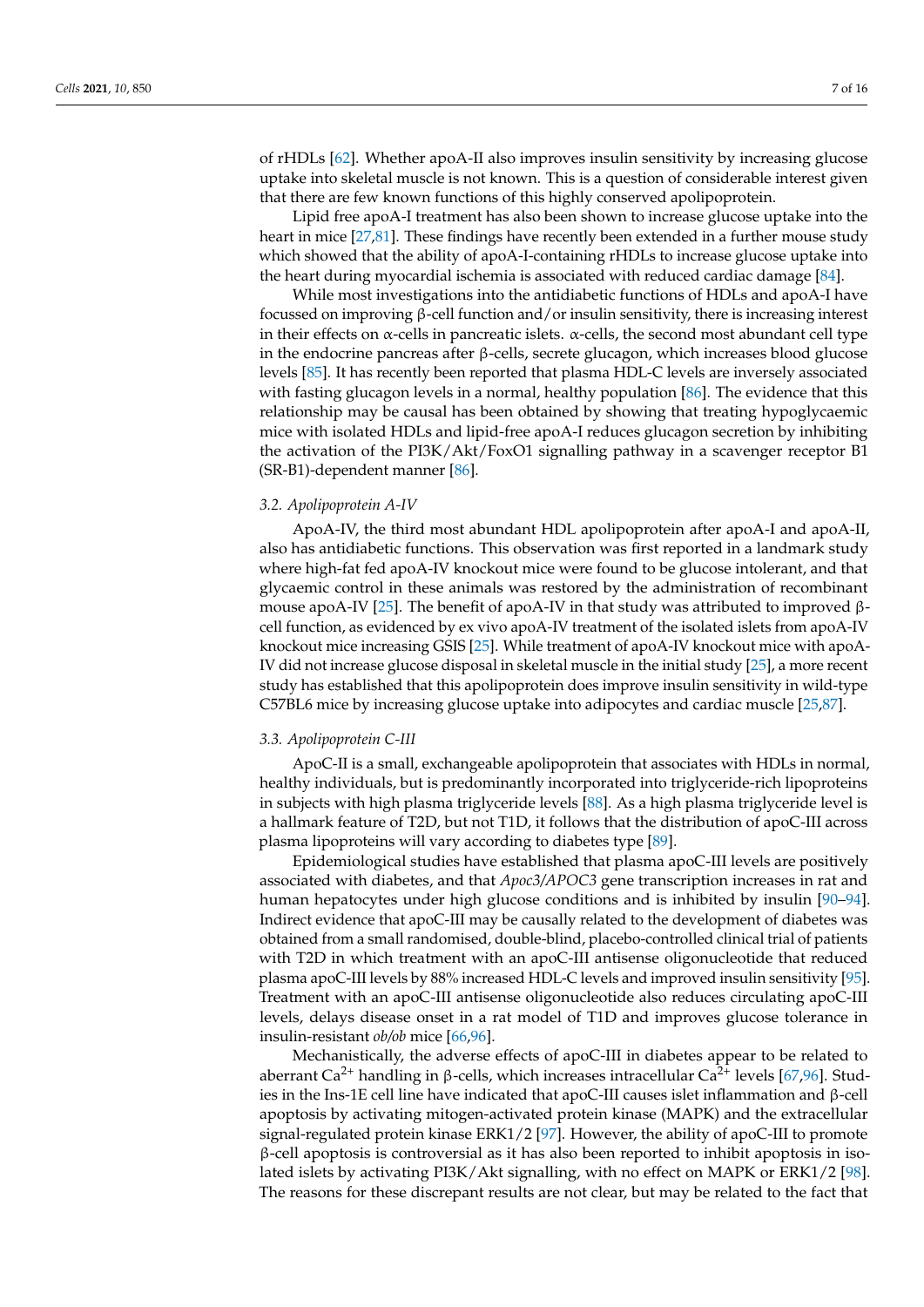the isolated islets in the latter study of Storling et al. were preconditioned with apoC-III prior to stimulation with proinflammatory cytokines, which was not the case in the other investigations [\[67,](#page-13-3)[96,](#page-14-8)[97\]](#page-14-9). It is also possible that these discrepant results reflect fundamental differences in the processes that are mediated by apoC-III in Ins-1E cells and primary islets.

Irrespective of whether apoC-III is pro- or antiapoptotic, the currently available insights indicate that this apolipoprotein has the potential to impact adversely on glycaemic control in patients with T1D and T2D by reducing β-cell function. Whether apoC-III also adversely impacts on insulin sensitivity has not been investigated directly. This is clearly an area that warrants further investigation at the preclinical stage as well as in human studies.

#### **4. Diabetes and the Regulation of High Density Lipoprotein Function**

The lipid and apolipoprotein constituents of HDLs are both susceptible to modifications that have the potential to impact adversely on the antidiabetic and cardioprotective functions of HDLs. Although this is an area of considerable importance, it has not been investigated systematically, with many key questions remaining unanswered. As a result, little progress has been made in recent years in identifying therapeutic targets that may inhibit these modifications in patients with diabetes. This is clearly an area worthy of investigation going forward.

#### *4.1. Nonenzymatic Glycation*

The nonenzymatic glycation of apoA-I that occurs as a consequence of spontaneous interaction with reactive α-oxoaldehydes generates a diverse array of advanced glycation end-products (AGEs) including Nε-(carboxyethyl) lysine, Nε-(carboxymethyl) lysine and  $N\omega$ -(carboxymethyl) arginine and is an extensively studied HDL modifications in diabetes [\[99](#page-14-11)[–101\]](#page-14-12). AGE formation is particularly prevalent in patients with poor glycaemic control [\[50\]](#page-12-7).

Nonenzymatic glycation of apoA-I impairs several of the cardioprotective functions of HDLs, including their ability to accept the excess cholesterol that effluxes from macrophages in the artery wall, the process that drives the first step in the reverse cholesterol transport pathway [\[71,](#page-13-6)[102–](#page-14-13)[106\]](#page-15-0). However, impaired cholesterol efflux has not been reported in all patients with diabetes. For example, in a cross-sectional study of 552 subjects that included 288 controls, 126 subjects with impaired glucose tolerance and 138 subjects with T2D, cholesterol efflux was comparable across all three groups of subjects [\[107\]](#page-15-1). While the cross-sectional design of that study and the potential for reverse causality may explain this discrepant result, it also raises the possibility that there may be a threshold level of nonenzymatic glycation of apoA-I and other apolipoproteins, below which the HDL function is not compromised.

It should, however, be noted that only selected reactive α-oxoaldehyde-mediated modifications to apoA-I reduce cholesterol efflux. For example, methylglyoxal, one of the most abundant  $\alpha$ -oxoaldehydes in diabetic plasma nonenzymatically glycates apoA-I extensively but does not affect the capacity of apoA-I to efflux cholesterol from fibroblasts or macrophages (Figure [1\)](#page-8-0) [\[108\]](#page-15-2). Glycoaldehyde and glyoxal, by contrast, both nonenzymatically glycate apoA-I and have been reported to markedly impair its ability to promote cholesterol efflux from macrophages by destabilising ABCA1 (Figure [1\)](#page-8-0) [\[108\]](#page-15-2). The result for glycoaldehyde was, by contrast, not confirmed in a more recent study using macrophages [\[99\]](#page-14-11). The reason for this discrepant result is not clear but may be related to the different glycoaldehyde concentrations that were used in the studies. CYP7A1 and RAGE also reduce the ability of ABCA1 to efflux cholesterol from macrophages to apoA-I in patients with T2D [\[109](#page-15-3)[,110\]](#page-15-4). Nonenzymatic glycation additionally prevents apoA-I from inhibiting one of the initiating events in atherosclerotic lesion development: the recruitment of human monocytes to the endothelial surface [\[102\]](#page-14-13). rHDLs that contain nonenzymatically glycated apoA-I also have a reduced capacity to increase glucose uptake into cultured skeletal muscle cells and improve insulin secretion from Ins-1E cells [\[71\]](#page-13-6).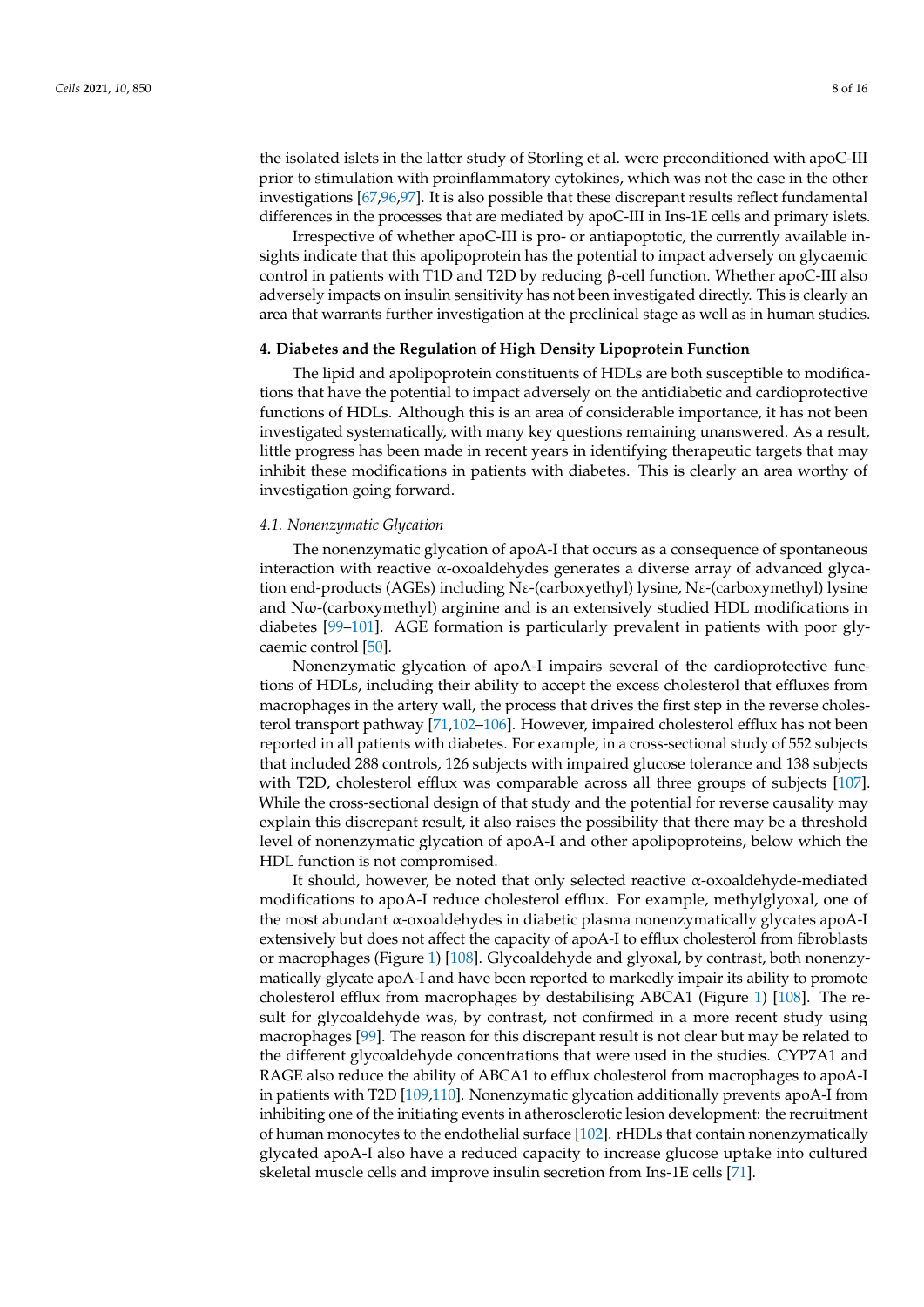<span id="page-8-0"></span>

| a-oxoaldehyde<br>modification | <b>Cholesterol efflux</b>                                                                                                | Glucose disposal                  | <b>Glucose stimulated</b><br>insulin secretion |
|-------------------------------|--------------------------------------------------------------------------------------------------------------------------|-----------------------------------|------------------------------------------------|
| $H_3C$<br>Ή<br>Methylglyoxal  | Ref 108: Passarelli et al. 2005<br>Ref 99: Brown 2013<br>Ref 71: Domingo-Espin et al. 2018<br>Ref 102: Hoang et al. 2007 | Ref 71: Domingo-Espin et al. 2018 | Ref 71: Domingo-Espin et al. 2018              |
| Glycoaldehyde                 | Ref 108: Passarelli 2005<br>Ref 99: Brown 2013<br>Ref 71: Domingo-Espin 2018                                             | Ref 71: Domingo-Espin et al. 2018 | Ref 71: Domingo-Espin et al. 2018              |
| H<br>н<br>Glyoxal             | Ref 108: Passarelli 2005                                                                                                 |                                   |                                                |

**Figure 1.** Nonenzymatic glycation of apoA-I impairs HDL function.

ApoA-I that has been nonenzymatically glycated glycated by the reactive  $\alpha$ -oxoaldehydes, glycoaldehyde and glyoxal, has an impaired ability accept cholesterol from cells. Nonenzymatic glycation of apoA-I with the reactive  $\alpha$ -oxoaldehyde, methylglyoxal, has variable effects on cholesterol efflux. Nonenzymatic glycation impairs the ability of apoA-I to mediate glucose disposal in skeletal muscle and increase insulin secretion in response to glucose in β-cells.

While mechanistic insights into the reduced efflux of cholesterol from mouse J774 macrophages to HDLs under conditions that favour nonenzymatic glycation have focussed on apoA-I [\[71\]](#page-13-6), extensive post-translational modification to other components of the HDL proteome, including deamidation and carbonylation and impaired lipid binding capacity may also contribute significantly to the loss of HDL function in diabetes [\[71,](#page-13-6)[99,](#page-14-11)[111](#page-15-5)[,112\]](#page-15-6).

Importantly, the adverse effects of nonenzymatic glycation on some of the cardioprotective functions of apoA-I, including the efflux of cholesterol from THP-1 macrophages, can be reversed by inhibiting glycation with aminoguanidine, and by reducing AGE levels with the cross-link breaker alagebrium chloride [\[102\]](#page-14-13). Alagebrium as well as the insulin sensitiser metformin, and pyridoxamine which inhibits AGE formation and scavenges reactive oxygen species (ROS) also conserve the cardioprotective functions of apoA-I, including its ability to activate lecithin:cholesterol acyltransferase (LCAT), the enzyme that acts on HDLs and generates almost all of the cholesteryl esters in plasma [\[101\]](#page-14-12). However, these agents cannot reverse the nonenzymatic glycation of apoA-I, or restore LCAT activity once it has been compromised [\[101\]](#page-14-12). Nonenzymatic glycation of lipid-free and lipid-associated apoA-I also inhibits the anti-inflammatory properties of rHDLs and HDLs from patients with diabetes by reducing the ability of the particles to inhibit ROS formation in endothelial cells [\[50,](#page-12-7)[113\]](#page-15-7).

## *4.2. Oxidative/ER Stress*

Oxidative stress leading to the formation of ROS is a hallmark feature of diabetes [\[114\]](#page-15-8). The activity of the HDL-associated antioxidant enzyme, PON1, is decreased in HDLs that contain nonenzymatically glycated apolipoproteins, making the particles less able to counteract the pro-oxidant environment that characterises the diabetic state [\[115](#page-15-9)[–117\]](#page-15-10). Phospholipids and triglycerides are also more readily hydrolysed in HDLs that contain nonenzymatically glycated apolipoproteins, leading to increased free fatty acid levels and oxidation that increase the susceptibility of β-cells to failure  $[115-118]$  $[115-118]$ .

HDLs that contain nonenzymatically glycated apolipoproteins also have a reduced capacity to inhibit the oxidation of low density lipoproteins (LDLs) [\[115,](#page-15-9)[116,](#page-15-12)[119\]](#page-15-13). As the accumulation of oxidised LDLs in the artery wall is a key event in atherosclerotic lesion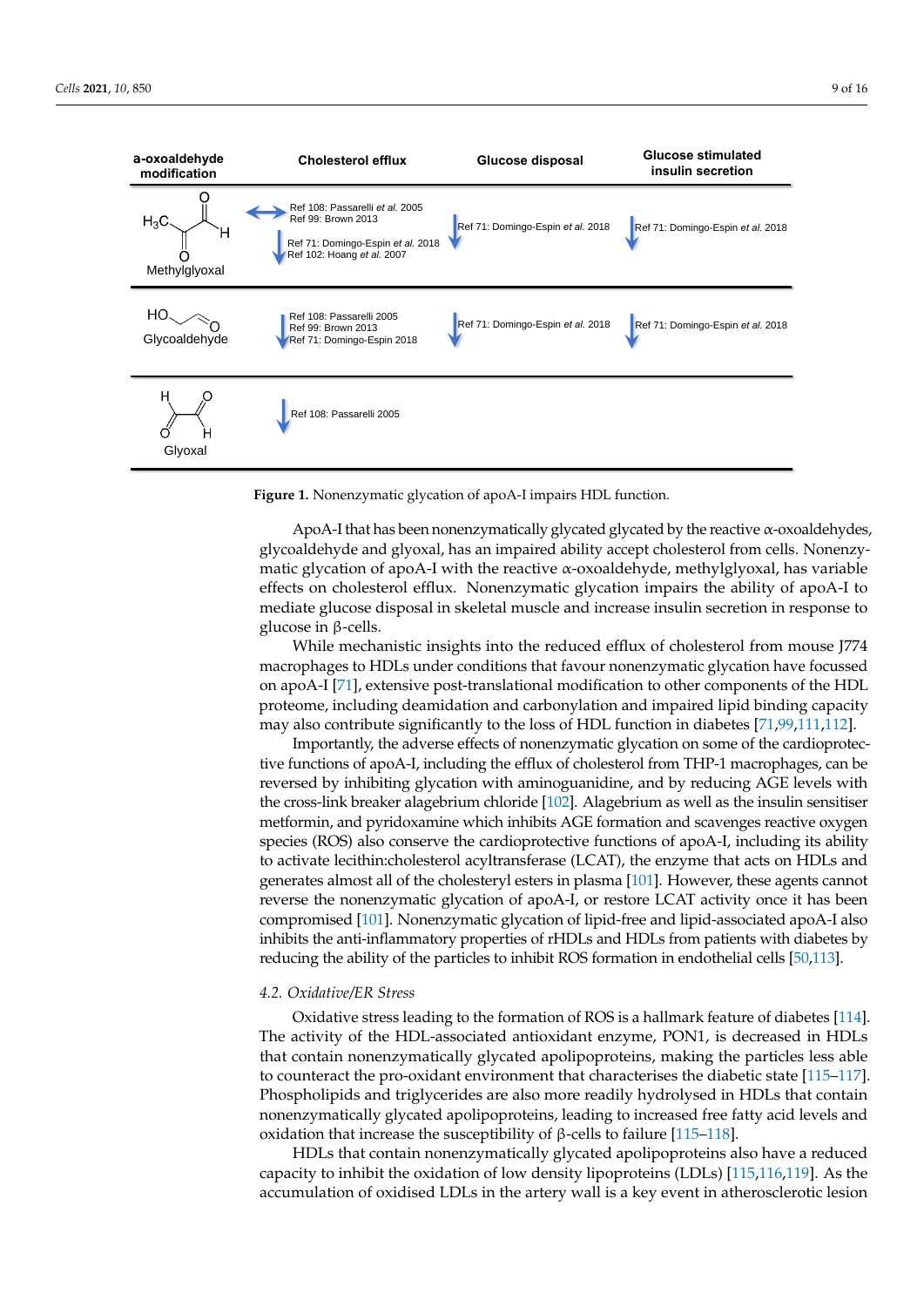development, it follows that nonenzymatically glycated apoA-I may contribute indirectly to the accelerated atherosclerotic lesion development that occurs in diabetes [\[120\]](#page-15-14). Conversely, as oxidised LDLs inhibit insulin gene transcription and promote β-cell apoptosis in isolated human and rat islets, and in MIN6 and Ins-1E cells, it follows that the capacity of unmodified HDLs (i.e., those that do not contain nonenzymatically glycated apolipoproteins) to conserve β-cell function and insulin content is also related to inhibition of LDL oxidation [\[121\]](#page-15-15).

Nonenzymatically glycated HDLs also have reduced sphingosine-1-phosphate (S1P) levels, a modification that has been implicated directly in accelerated death of rat cardiomyocytes [\[122\]](#page-15-16). S1P is a bioactive lipid that, in association with apolipoprotein M, protects endothelial cells from apoptosis, inflammation and oxidative stress, and reduces the tissue damage that occurs in the heart following ischemia/reperfusion injury [\[78,](#page-13-13)[123](#page-15-17)[,124\]](#page-15-18). The reduction of HDL S1P levels in subjects with diabetes has also been implicated as a driver of impaired endothelial function, and is thus a further cause of the accelerated atherosclerotic lesion development that prevails in patients with diabetes [\[125\]](#page-15-19).

#### *4.3. Inflammation*

The ability of HDLs to inhibit inflammation in macrophages and endothelial cells, one of the hallmark cardioprotective functions of these lipoproteins, is compromised in patients with diabetes. The inability of HDLs isolated from patients with diabetes to reduce cytokine-activated adhesion molecule expression in endothelial cells has been observed in large HDLs from patients with T1D even though these particles have elevated S1P and apoM levels [\[126\]](#page-15-20). This somewhat contradictory result has been attributed to a change in the conformation of apoM that results in an inability of the S1P/apoM complex on large HDL particles to activate the PI3K/Akt pathway [\[126\]](#page-15-20). The selective nonenzymatic glycation of lysine residues in apoA-I also reduces the ability of the apolipoprotein to inhibit inflammation in THP-1 macrophages [\[127\]](#page-15-21). The mechanistic basis of this observation has been attributed to an alteration in the conformation of the nonenzymatically glycated apoA-I that reduces its binding to the macrophage surface [\[127\]](#page-15-21).

It is noteworthy that the impaired anti-inflammatory effects of HDLs in patients with diabetes can be restored with a single infusion of unmodified rHDLs that have not been exposed to a proinflammatory, pro-oxidant environment [\[128\]](#page-15-22). In a small study of patients with T2D that received a single rHDL infusion that transiently increased circulating HDL levels, the ability of the plasma HDL fraction to inhibit inflammation in the endothelial cells and the binding of monocytes to fibrinogen both improved, as did the ability of the patient plasma to efflux cholesterol from macrophages [\[128\]](#page-15-22).

#### **5. Conclusions**

A plethora of preclinical and mechanistic evidence indicating that HDLs have antidiabetic functions and improve glycaemic control by increasing insulin sensitivity and β-cell function has emerged in the last decade. The clinical relevance of these studies has been consolidated by the outcomes of several randomised clinical trials where increasing HDL-C levels in T2D patients with a CETP inhibitor or with an rHDL infusion is associated with improved glycaemic control. While these results do not inform on causality, the consistency of this association is generating significant interest in the development of new therapies for increasing HDL levels in patients with T2D. The compelling "proof-of-principal" evidence in support of interventions that increase HDL levels as being beneficial for patients with T2D that are refractory to currently available antidiabetic agents is compelling. Although it is not known whether raising HDL levels in patients with T1D would also be beneficial, this is an area that is definitely worthy of investigation. The challenge going forward will be how to take advantage of these findings by devising innovative approaches for developing antidiabetic agents that increase HDL levels or that mimic the antidiabetic properties of HDLs and their main apolipoproteins.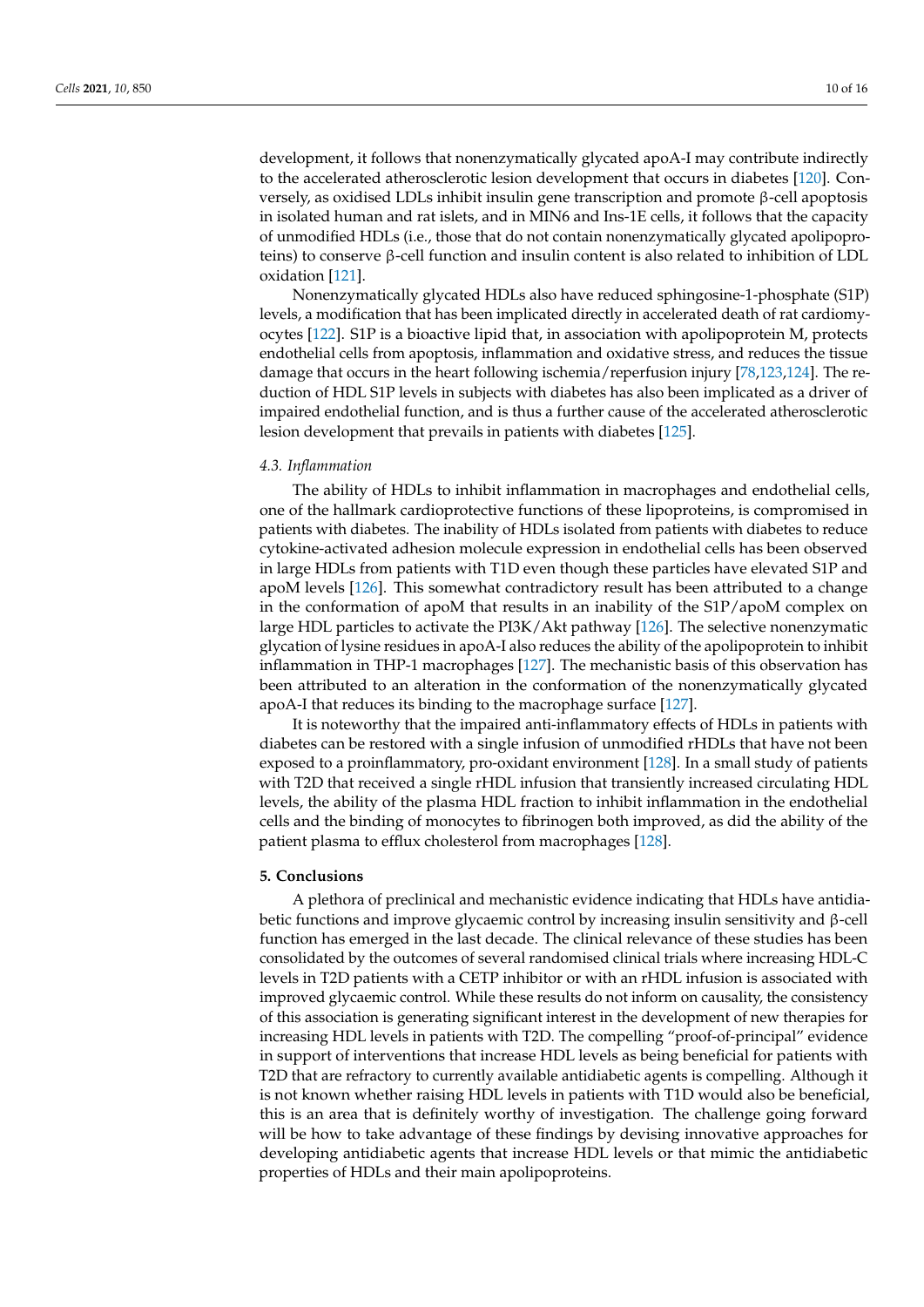**Author Contributions:** B.J.C., K.-L.O., B.M. and K.-A.R. drafted the manuscript and it was edited by all the authors. All authors have read and agreed to the published version of the manuscript.

**Funding:** This research was funded by The National Health and Medical Research Council of Australia grant number APP1148468 and Diabetes Australia grant number Y20G-RYEK.

**Acknowledgments:** K.-A.R. and B.J.C. are supported by National Health and Medical Research Council of Australia grants 1148468 and 2004064 and a New South Wales Government Senior Researcher Grant. K.-L.O. is supported by supported by a National Health and Medical Research Council of Australia Career Development Fellowship (1122854). B.M. is the recipient of a University International Postgraduate Award.

**Conflicts of Interest:** The authors declare no conflict of interest.

#### **References**

- <span id="page-10-0"></span>1. Emerging Risk Factors Collaboration; Di Angelantonio, E.; Sarwar, N.; Perry, P.; Kaptoge, S.; Ray, K.K.; Thompson, A.; Wood, A.M.; Lewington, S.; Sattar, N. Major lipids, apolipoproteins and risk of vascular disease. *JAMA* **2009**, *302*, 1993–2000. [\[CrossRef\]](http://doi.org/10.1001/jama.2009.1619)
- <span id="page-10-1"></span>2. Gordon, T.; Castelli, W.P.; Hjortland, M.C.; Kannel, W.B.; Dawber, T.R. High density lipoprotein as a protective factor against coronary heart disease. The Framingham Study. *Am. J. Med.* **1977**, *62*, 707–714. [\[CrossRef\]](http://doi.org/10.1016/0002-9343(77)90874-9)
- <span id="page-10-2"></span>3. Vergeer, M.; Holleboom, A.G.; Kastelein, J.J.; Kuivenhoven, J.A. The HDL hypothesis: Does high-density lipoprotein protect from atherosclerosis? *J. Lipid Res.* **2010**, *51*, 2058–2073. [\[CrossRef\]](http://doi.org/10.1194/jlr.R001610) [\[PubMed\]](http://www.ncbi.nlm.nih.gov/pubmed/20371550)
- <span id="page-10-3"></span>4. Morehouse, L.A.; Sugarman, E.D.; Bourassa, P.A.; Sand, T.M.; Zimetti, F.; Gao, F.; Rothblat, G.H.; Milici, A.J. Inhibition of CETP activity by torcetrapib reduces susceptibility to diet-induced atherosclerosis in New Zealand White rabbits. *J. Lipid Res.* **2007**, *48*, 1263–1272. [\[CrossRef\]](http://doi.org/10.1194/jlr.M600332-JLR200) [\[PubMed\]](http://www.ncbi.nlm.nih.gov/pubmed/17325387)
- <span id="page-10-4"></span>5. Lukasova, M.; Malaval, C.; Gille, A.; Kero, J.; Offermanns, S. Nicotinic acid inhibits progression of atherosclerosis in mice through its receptor GPR109A expressed by immune cells. *J. Clin. Investig.* **2011**, *121*, 1163–1173. [\[CrossRef\]](http://doi.org/10.1172/JCI41651) [\[PubMed\]](http://www.ncbi.nlm.nih.gov/pubmed/21317532)
- <span id="page-10-5"></span>6. Morton, J.; Bao, S.; Vanags, L.Z.; Tsatralis, T.; Ridiandries, A.; Siu, C.W.; Ng, K.M.; Tan, J.T.M.; Celermajer, D.S.; Ng, M.K.C.; et al. Strikingly different atheroprotective effects of apolipoprotein A-I in early-versus late-stage atherosclerosis. *JACC Basic Transl. Sci.* **2018**, *3*, 187–199. [\[CrossRef\]](http://doi.org/10.1016/j.jacbts.2017.11.004)
- <span id="page-10-6"></span>7. Hps Thrive Collaborative Group; Landray, M.J.; Haynes, R.; Hopewell, J.C.; Parish, S.; Aung, T.; Tomson, J.; Wallendszus, K.; Craig, M.; Jiang, L.; et al. Effects of extended-release niacin with laropiprant in high-risk patients. *N. Engl. J. Med.* **2014**, *371*, 203–212.
- 8. Nicholls, S.J.; Puri, R.; Ballantyne, C.M.; Jukema, J.W.; Kastelein, J.J.P.; Koenig, W.; Wright, R.S.; Kallend, D.; Wijngaard, P.; Borgman, M.; et al. Effect of infusion of high-density lipoprotein mimetic containing recombinant apolipoprotein A-I Milano on coronary disease in patients with an acute coronary syndrome in the MILANO-PILOT Trial: A randomized clinical trial. *JAMA Cardiol.* **2018**, *3*, 806–814. [\[CrossRef\]](http://doi.org/10.1001/jamacardio.2018.2112)
- 9. Nicholls, S.J.; Andrews, J.; Kastelein, J.J.P.; Merkely, B.; Nissen, S.E.; Ray, K.K.; Schwartz, G.G.; Worthley, S.G.; Keyserling, C.; Dasseux, J.L.; et al. Effect of serial infusions of CER-001, a pre-beta high-density lipoprotein mimetic, on coronary atherosclerosis in patients following acute coronary syndromes in the CER-001 atherosclerosis regression acute coronary syndrome trial: A randomized clinical trial. *JAMA Cardiol.* **2018**, *3*, 815–822. [\[PubMed\]](http://www.ncbi.nlm.nih.gov/pubmed/30046828)
- 10. AIM-HIGH Investigators; Boden, W.E.; Probstfield, J.L.; Anderson, T.; Chaitman, B.R.; Desvignes-Nickens, P.; Koprowicz, K.; McBride, R.; Teo, K.; Weintraub, W.; et al. Niacin in patients with low HDL cholesterol levels receiving intensive statin therapy. *N. Engl. J. Med.* **2011**, *365*, 2255–2267. [\[CrossRef\]](http://doi.org/10.1056/NEJMoa1107579) [\[PubMed\]](http://www.ncbi.nlm.nih.gov/pubmed/22085343)
- 11. HPS2-THRIVE Collaborative Group. HPS2-THRIVE randomized placebo-controlled trial in 25 673 high-risk patients of ER niacin/laropiprant: Trial design, pre-specified muscle and liver outcomes, and reasons for stopping study treatment. *Eur. Heart J.* **2013**, *34*, 1279–1291. [\[CrossRef\]](http://doi.org/10.1093/eurheartj/eht055) [\[PubMed\]](http://www.ncbi.nlm.nih.gov/pubmed/23444397)
- <span id="page-10-10"></span>12. Barter, P.J.; Caulfield, M.; Eriksson, M.; Grundy, S.M.; Kastelein, J.J.; Komajda, M.; Lopez-Sendon, J.; Mosca, L.; Tardif, J.C.; Waters, D.D.; et al. Illuminate Investigators, Effects of torcetrapib in patients at high risk for coronary events. *N. Engl. J. Med.* **2007**, *357*, 2109–2122. [\[CrossRef\]](http://doi.org/10.1056/NEJMoa0706628) [\[PubMed\]](http://www.ncbi.nlm.nih.gov/pubmed/17984165)
- <span id="page-10-7"></span>13. Schwartz, G.G.; Olsson, A.G.; Abt, M.; Ballantyne, C.M.; Barter, P.J.; Brumm, J.; Chaitman, B.R.; Holme, I.M.; Kallend, D.; Leiter, L.A.; et al. Outcomes Investigators. Effects of dalcetrapib in patients with a recent acute coronary syndrome. *N. Engl. J. Med.* **2012**, *367*, 2089–2099. [\[CrossRef\]](http://doi.org/10.1056/NEJMoa1206797)
- <span id="page-10-8"></span>14. HPS3/TIMI55–REVEAL Collaborative Group; Bowman, L.; Hopewell, J.C.; Chen, F.; Wallendszus, K.; Stevens, W.; Collins, R.; Wiviott, S.D.; Cannon, C.P.; Braunwald, E.; et al. Effects of anacetrapib in patients with atherosclerotic vascular disease. *N. Engl. J. Med.* **2017**, *377*, 1217–1227. [\[CrossRef\]](http://doi.org/10.1016/j.jvs.2017.11.029) [\[PubMed\]](http://www.ncbi.nlm.nih.gov/pubmed/28847206)
- <span id="page-10-9"></span>15. Tardif, J.C.; Rheaume, E.; Lemieux Perreault, L.P.; Gregoire, J.C.; Feroz Zada, Y.; Asselin, G.; Provost, S.; Barhdadi, A.; Rhainds, D.; L'Allier, P.L.; et al. Pharmacogenomic determinants of the cardiovascular effects of dalcetrapib. *Circ. Cardiovasc. Genet.* **2015**, *8*, 372–382. [\[CrossRef\]](http://doi.org/10.1161/CIRCGENETICS.114.000663)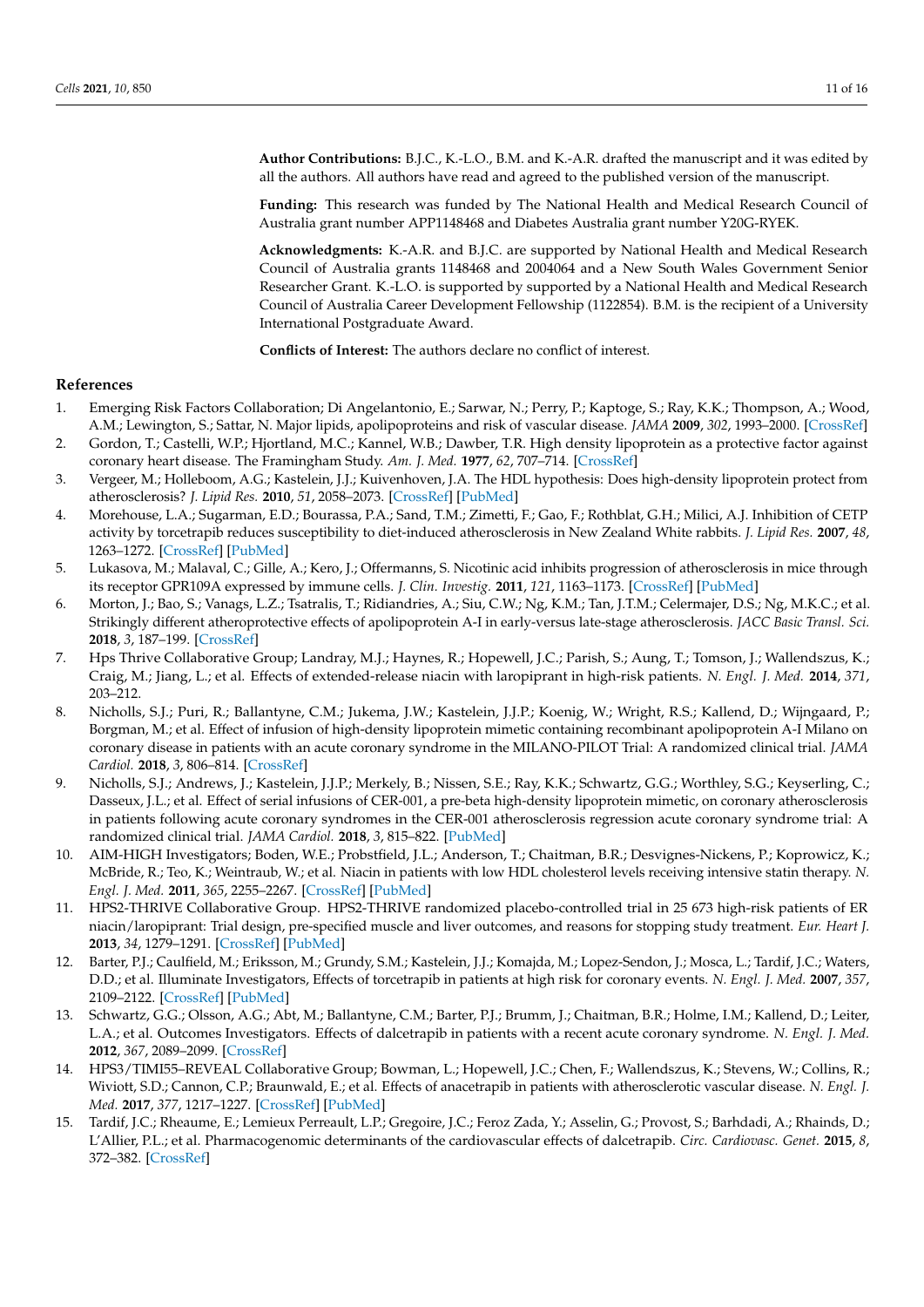- <span id="page-11-0"></span>16. Nissen, S.E.; Pillai, S.G.; Nicholls, S.J.; Wolski, K.; Riesmeyer, J.S.; Weerakkody, G.J.; Foster, W.M.; McErlean, E.; Li, L.; Bhatnagar, P.; et al. ADCY9 genetic variants and cardiovascular outcomes with evacetrapib in patients with high-risk vascular disease: A nested case-control study. *JAMA Cardiol.* **2018**, *3*, 401–408. [\[CrossRef\]](http://doi.org/10.1001/jamacardio.2018.0569)
- <span id="page-11-1"></span>17. Tardif, J.C.; Dube, M.P.; Pfeffer, M.A.; Waters, D.D.; Koenig, W.; Maggioni, A.P.; McMurray, J.J.V.; Mooser, V.; White, H.D.; Heinonen, T.; et al. Study design of Dal-GenE, a pharmacogenetic trial targeting reduction of cardiovascular events with dalcetrapib. *Am. Heart J.* **2020**, *222*, 157–165. [\[CrossRef\]](http://doi.org/10.1016/j.ahj.2020.01.007)
- <span id="page-11-2"></span>18. Voight, B.F.; Peloso, G.M.; Orho-Melander, M.; Frikke-Schmidt, R.; Barbalic, M.; Jensen, M.K.; Hindy, G.; Holm, H.; Ding, E.L.; Johnson, T.; et al. Plasma HDL cholesterol and risk of myocardial infarction: A mendelian randomisation study. *Lancet* **2012**, *380*, 572–580. [\[CrossRef\]](http://doi.org/10.1016/S0140-6736(12)60312-2)
- <span id="page-11-3"></span>19. Madsen, C.M.; Varbo, A.; Nordestgaard, B.G. Extreme high high-density lipoprotein cholesterol is paradoxically associated with high mortality in men and women: Two prospective cohort studies. *Eur. Heart J.* **2017**, *38*, 2478–2486. [\[CrossRef\]](http://doi.org/10.1093/eurheartj/ehx163)
- <span id="page-11-4"></span>20. Zhong, G.C.; Huang, S.Q.; Peng, Y.; Wan, L.; Wu, Y.Q.; Hu, T.Y.; Hu, J.J.; Hao, F.B. HDL-C is associated with mortality from all causes, cardiovascular disease and cancer in a J-shaped dose-response fashion: A pooled analysis of 37 prospective cohort studies. *Eur. J. Prev. Cardiol.* **2020**, *27*, 1187–1203. [\[CrossRef\]](http://doi.org/10.1177/2047487320914756)
- <span id="page-11-5"></span>21. Wang, Y.; Lu, S.; Zhang, G.; Wu, S.; Yan, Y.; Dong, Q.; Liu, B. Anti-inflammatory effects of HDL in mice with rheumatoid arthritis induced by collagen. *Front. Immunol.* **2018**, *9*, 1013. [\[CrossRef\]](http://doi.org/10.3389/fimmu.2018.01013)
- <span id="page-11-6"></span>22. Cochran, B.J.; Bisoendial, R.J.; Hou, L.; Glaros, E.N.; Rossy, J.; Thomas, S.R.; Barter, P.J.; Rye, K.A. Apolipoprotein A-I increases insulin secretion and production from pancreatic beta-cells via a G-protein-cAMP-PKA-FoxO1-dependent mechanism. *Arter. Thromb. Vasc. Biol.* **2014**, *34*, 2261–2267. [\[CrossRef\]](http://doi.org/10.1161/ATVBAHA.114.304131)
- <span id="page-11-21"></span>23. Fryirs, M.A.; Barter, P.J.; Appavoo, M.; Tuch, B.E.; Tabet, F.; Heather, A.K.; Rye, K.A. Effects of high-density lipoproteins on pancreatic beta-cell insulin secretion. *Arter. Thromb. Vasc. Biol.* **2010**, *30*, 1642–1648. [\[CrossRef\]](http://doi.org/10.1161/ATVBAHA.110.207373)
- <span id="page-11-24"></span>24. Hou, L.; Tang, S.; Wu, B.J.; Ong, K.L.; Westerterp, M.; Barter, P.J.; Cochran, B.J.; Tabet, F.; Rye, K.A. Apolipoprotein A-I improves pancreatic beta-cell function independent of the ATP-binding cassette transporters ABCA1 and ABCG1. *FASEB J.* **2019**, *33*, 8479–8489. [\[CrossRef\]](http://doi.org/10.1096/fj.201802512RR)
- <span id="page-11-22"></span>25. Wang, F.; Kohan, A.B.; Kindel, T.L.; Corbin, K.L.; Nunemaker, C.S.; Obici, S.; Woods, S.C.; Davidson, W.S.; Tso, P. Apolipoprotein A-IV improves glucose homeostasis by enhancing insulin secretion. *Proc. Natl. Acad. Sci. USA* **2012**, *109*, 9641–9646. [\[CrossRef\]](http://doi.org/10.1073/pnas.1201433109)
- <span id="page-11-25"></span>26. Stenkula, K.G.; Lindahl, M.; Petrlova, J.; Dalla-Riva, J.; Goransson, O.; Cushman, S.W.; Krupinska, E.; Jones, H.A.; Lagerstedt, J.O. Single injections of apoA-I acutely improve in vivo glucose tolerance in insulin-resistant mice. *Diabetologia* **2014**, *57*, 797–800. [\[CrossRef\]](http://doi.org/10.1007/s00125-014-3162-7)
- <span id="page-11-23"></span>27. Domingo-Espin, J.; Lindahl, M.; Nilsson-Wolanin, O.; Cushman, S.W.; Stenkula, K.G.; Lagerstedt, J.O. Dual actions of apolipoprotein A-I on glucose-stimulated insulin secretion and insulin-independent peripheral tissue glucose uptake lead to increased heart and skeletal muscle glucose disposal. *Diabetes* **2016**, *65*, 1838–1848. [\[CrossRef\]](http://doi.org/10.2337/db15-1493)
- <span id="page-11-7"></span>28. Tang, S.; Tabet, F.; Cochran, B.J.; Cuesta Torres, L.F.; Wu, B.J.; Barter, P.J.; Rye, K.A. Apolipoprotein A-I enhances insulin-dependent and insulin-independent glucose uptake by skeletal muscle. *Sci. Rep.* **2019**, *9*, 1350. [\[CrossRef\]](http://doi.org/10.1038/s41598-018-38014-3)
- <span id="page-11-8"></span>29. Pugliese, A. Autoreactive T cells in type 1 diabetes. *J. Clin. Investig.* **2017**, *127*, 2881–2891. [\[CrossRef\]](http://doi.org/10.1172/JCI94549)
- <span id="page-11-9"></span>30. Daneman, D. Type 1 diabetes. *Lancet* **2006**, *367*, 847–858. [\[CrossRef\]](http://doi.org/10.1016/S0140-6736(06)68341-4)
- <span id="page-11-10"></span>31. Chatterjee, S.; Khunti, K.; Davies, M.J. Type 2 diabetes. *Lancet* **2017**, *389*, 2239–2251. [\[CrossRef\]](http://doi.org/10.1016/S0140-6736(17)30058-2)
- <span id="page-11-11"></span>32. Zheng, Y.; Ley, S.H.; Hu, F.B. Global aetiology and epidemiology of type 2 diabetes mellitus and its complications. *Nat. Rev. Endocrinol.* **2018**, *14*, 88–98. [\[CrossRef\]](http://doi.org/10.1038/nrendo.2017.151)
- <span id="page-11-12"></span>33. Kahn, S.E.; Hull, R.L.; Utzschneider, K.M. Mechanisms linking obesity to insulin resistance and type 2 diabetes. *Nature* **2006**, *444*, 840–846. [\[CrossRef\]](http://doi.org/10.1038/nature05482)
- <span id="page-11-13"></span>34. Perry, R.J.; Samuel, V.T.; Petersen, K.F.; Shulman, G.I. The role of hepatic lipids in hepatic insulin resistance and type 2 diabetes. *Nature* **2014**, *510*, 84–91. [\[CrossRef\]](http://doi.org/10.1038/nature13478)
- <span id="page-11-14"></span>35. Prentki, M.; Nolan, C.J. Islet beta cell failure in type 2 diabetes. *J. Clin. Investig.* **2006**, *116*, 1802–1812. [\[CrossRef\]](http://doi.org/10.1172/JCI29103) [\[PubMed\]](http://www.ncbi.nlm.nih.gov/pubmed/16823478)
- <span id="page-11-15"></span>36. Wilson, P.W.; Meigs, J.B.; Sullivan, L.; Fox, C.S.; Nathan, D.M.; D'Agostino, R.B. Prediction of incident diabetes mellitus in middle-aged adults: The Framingham Offspring Study. *Arch. Intern. Med.* **2007**, *167*, 1068–1074. [\[CrossRef\]](http://doi.org/10.1001/archinte.167.10.1068)
- <span id="page-11-16"></span>37. Schmidt, M.I.; Duncan, B.B.; Bang, H.; Pankow, J.S.; Ballantyne, C.M.; Golden, S.H.; Folsom, A.R.; Chambless, L.E.; Atherosclerosis Risk in Communities Investigators. Identifying individuals at high risk for diabetes: The Atherosclerosis Risk in Communities study. *Diabetes Care* **2005**, *28*, 2013–2018. [\[CrossRef\]](http://doi.org/10.2337/diacare.28.8.2013)
- <span id="page-11-17"></span>38. Abbasi, A.; Corpeleijn, E.; Gansevoort, R.T.; Gans, R.O.; Hillege, H.L.; Stolk, R.P.; Navis, G.; Bakker, S.J.; Dullaart, R.P. Role of HDL cholesterol and estimates of HDL particle composition in future development of type 2 diabetes in the general population: The PREVEND study. *J. Clin. Endocrinol. Metab.* **2013**, *98*, E1352–E1359. [\[CrossRef\]](http://doi.org/10.1210/jc.2013-1680)
- <span id="page-11-18"></span>39. Lee, S.H.; Kim, H.S.; Park, Y.M.; Kwon, H.S.; Yoon, K.H.; Han, K.; Kim, M.K. HDL-cholesterol, its variability, and the risk of diabetes: A nationwide population-based study. *J. Clin. Endocrinol. Metab.* **2019**, *104*, 5633–5641. [\[CrossRef\]](http://doi.org/10.1210/jc.2019-01080)
- <span id="page-11-19"></span>40. Hwang, Y.C.; Ahn, H.Y.; Park, S.W.; Park, C.Y. Association of HDL-C and apolipoprotein A-I with the risk of type 2 diabetes in subjects with impaired fasting glucose. *Eur. J. Endocrinol.* **2014**, *171*, 137–142. [\[CrossRef\]](http://doi.org/10.1530/EJE-14-0195)
- <span id="page-11-20"></span>41. Hermans, M.P.; Amoussou-Guenou, K.D.; Bouenizabila, E.; Sadikot, S.S.; Ahn, S.A.; Rousseau, M.F. Size, density and cholesterol load of HDL predict microangiopathy, coronary artery disease and beta-cell function in men with T2DM. *Diabetes Metab. Syndr.* **2017**, *11*, 125–131. [\[CrossRef\]](http://doi.org/10.1016/j.dsx.2016.08.029)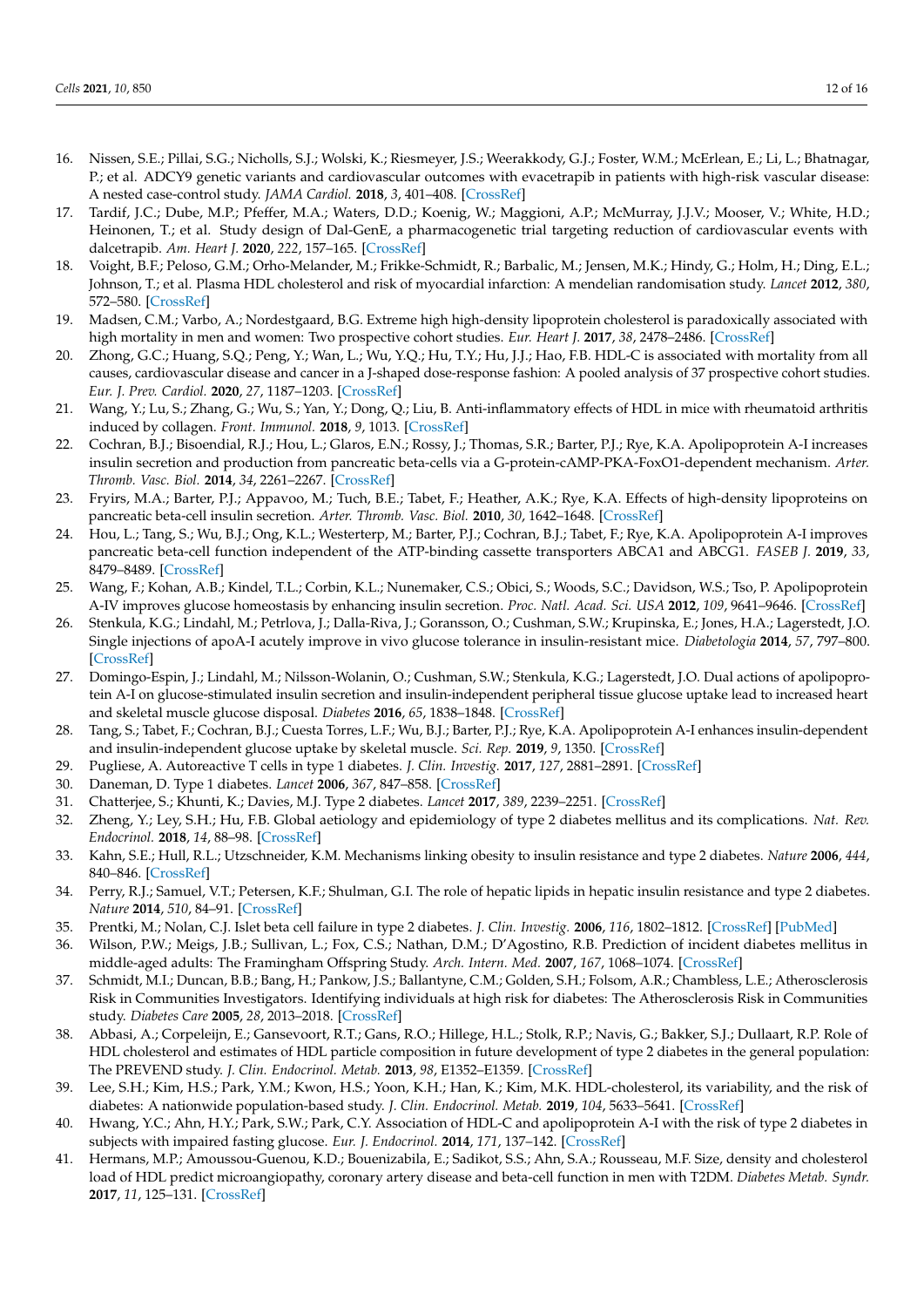- <span id="page-12-0"></span>42. Mazer, N.A.; Giulianini, F.; Paynter, N.P.; Jordan, P.; Mora, S. A comparison of the theoretical relationship between HDL size and the ratio of HDL cholesterol to apolipoprotein A-I with experimental results from the Women's Health Study. *Clin. Chem.* **2013**, *59*, 949–958. [\[CrossRef\]](http://doi.org/10.1373/clinchem.2012.196949)
- <span id="page-12-1"></span>43. Morton, A.M.; Koch, M.; Mendivil, C.O.; Furtado, J.D.; Tjonneland, A.; Overvad, K.; Wang, L.; Jensen, M.K.; Sacks, F.M. Apolipoproteins E and CIII interact to regulate HDL metabolism and coronary heart disease risk. *JCI Insight* **2018**, *3*, 3. [\[CrossRef\]](http://doi.org/10.1172/jci.insight.98045)
- <span id="page-12-2"></span>44. Jensen, M.K.; Aroner, S.A.; Mukamal, K.J.; Furtado, J.D.; Post, W.S.; Tsai, M.Y.; Tjonneland, A.; Polak, J.F.; Rimm, E.B.; Overvad, K.; et al. High-density lipoprotein subspecies defined by presence of apolipoprotein C-III and incident coronary heart disease in four cohorts. *Circulation* **2018**, *137*, 1364–1373. [\[CrossRef\]](http://doi.org/10.1161/CIRCULATIONAHA.117.031276)
- <span id="page-12-3"></span>45. Cheung, M.C.; Albers, J.J. Characterization of lipoprotein particles isolated by immunoaffinity chromatography. Particles containing A-I and A-II and particles containing A-I but no A-II. *J. Biol. Chem.* **1984**, *259*, 12201–12209. [\[CrossRef\]](http://doi.org/10.1016/S0021-9258(20)71339-6)
- <span id="page-12-4"></span>46. Asztalos, B.F.; Schaefer, E.J.; Horvath, K.V.; Yamashita, S.; Miller, M.; Franceschini, G.; Calabresi, L. Role of LCAT in HDL remodeling: Investigation of LCAT deficiency states. *J. Lipid Res.* **2007**, *48*, 592–599. [\[CrossRef\]](http://doi.org/10.1194/jlr.M600403-JLR200)
- <span id="page-12-5"></span>47. Vaisar, T.; Kanter, J.E.; Wimberger, J.; Irwin, A.D.; Gauthier, J.; Wolfson, E.; Bahnam, V.; Wu, I.H.; Shah, H.; Keenan, H.A.; et al. High concentration of medium-sized HDL particles and enrichment in HDL paraoxonase 1 associate with protection from vascular complications in people with long-standing type 1 diabetes. *Diabetes Care* **2020**, *43*, 178–186. [\[CrossRef\]](http://doi.org/10.2337/dc19-0772)
- <span id="page-12-8"></span>48. Ahmed, M.O.; Byrne, R.E.; Pazderska, A.; Segurado, R.; Guo, W.; Gunness, A.; Frizelle, I.; Sherlock, M.; Ahmed, K.S.; McGowan, A.; et al. HDL particle size is increased and HDL-cholesterol efflux is enhanced in type 1 diabetes: A cross-sectional study. *Diabetologia* **2021**, *64*, 656–667. [\[CrossRef\]](http://doi.org/10.1007/s00125-020-05320-3)
- <span id="page-12-6"></span>49. Mooradian, A.D. Dyslipidemia in type 2 diabetes mellitus. *Nat. Clin. Pract. Endocrinol. Metab.* **2009**, *5*, 150–159. [\[CrossRef\]](http://doi.org/10.1038/ncpendmet1066)
- <span id="page-12-7"></span>50. Nobecourt, E.; Tabet, F.; Lambert, G.; Puranik, R.; Bao, S.; Yan, L.; Davies, M.J.; Brown, B.E.; Jenkins, A.J.; Dusting, G.J.; et al. Nonenzymatic glycation impairs the antiinflammatory properties of apolipoprotein A-I. *Arter. Thromb. Vasc. Biol.* **2010**, *30*, 766–772. [\[CrossRef\]](http://doi.org/10.1161/ATVBAHA.109.201715)
- <span id="page-12-9"></span>51. Colhoun, H.M.; Otvos, J.D.; Rubens, M.B.; Taskinen, M.R.; Underwood, S.R.; Fuller, J.H. Lipoprotein subclasses and particle sizes and their relationship with coronary artery calcification in men and women with and without type 1 diabetes. *Diabetes* **2002**, *51*, 1949–1956. [\[CrossRef\]](http://doi.org/10.2337/diabetes.51.6.1949) [\[PubMed\]](http://www.ncbi.nlm.nih.gov/pubmed/12031985)
- <span id="page-12-10"></span>52. Gourgari, E.; Ma, J.; Playford, M.P.; Mehta, N.N.; Goldman, R.; Remaley, A.T.; Gordon, S.M. Proteomic alterations of HDL in youth with type 1 diabetes and their associations with glycemic control: A case-control study. *Cardiovasc. Diabetol.* **2019**, *18*, 43. [\[CrossRef\]](http://doi.org/10.1186/s12933-019-0846-9) [\[PubMed\]](http://www.ncbi.nlm.nih.gov/pubmed/30922315)
- <span id="page-12-11"></span>53. Medina-Bravo, P.; Medina-Urrutia, A.; Juarez-Rojas, J.G.; Cardoso-Saldana, G.; Jorge-Galarza, E.; Posadas-Sanchez, R.; Coyote-Estrada, N.; Nishimura-Meguro, E.; Posadas-Romero, C. Glycemic control and high-density lipoprotein characteristics in adolescents with type 1 diabetes. *Pediatr. Diabetes* **2013**, *14*, 399–406. [\[CrossRef\]](http://doi.org/10.1111/j.1399-5448.2012.00924.x) [\[PubMed\]](http://www.ncbi.nlm.nih.gov/pubmed/23057424)
- <span id="page-12-12"></span>54. Garvey, W.T.; Kwon, S.; Zheng, D.; Shaughnessy, S.; Wallace, P.; Hutto, A.; Pugh, K.; Jenkins, A.J.; Klein, R.L.; Liao, Y. Effects of insulin resistance and type 2 diabetes on lipoprotein subclass particle size and concentration determined by nuclear magnetic resonance. *Diabetes* **2003**, *52*, 453–462. [\[CrossRef\]](http://doi.org/10.2337/diabetes.52.2.453)
- <span id="page-12-13"></span>55. Mora, S.; Otvos, J.D.; Rosenson, R.S.; Pradhan, A.; Buring, J.E.; Ridker, P.M. Lipoprotein particle size and concentration by nuclear magnetic resonance and incident type 2 diabetes in women. *Diabetes* **2010**, *59*, 1153–1160. [\[CrossRef\]](http://doi.org/10.2337/db09-1114)
- <span id="page-12-14"></span>56. Tabara, Y.; Arai, H.; Hirao, Y.; Takahashi, Y.; Setoh, K.; Kawaguchi, T.; Kosugi, S.; Ito, Y.; Nakayama, T.; Matsuda, F.; et al. Different inverse association of large high-density lipoprotein subclasses with exacerbation of insulin resistance and incidence of type 2 diabetes: The Nagahama study. *Diabetes Res. Clin. Pract.* **2017**, *127*, 123–131. [\[CrossRef\]](http://doi.org/10.1016/j.diabres.2017.03.018)
- <span id="page-12-15"></span>57. Wu, X.; Yu, Z.; Su, W.; Isquith, D.A.; Neradilek, M.B.; Lu, N.; Gu, F.; Li, H.; Zhao, X.Q. Low levels of ApoA1 improve risk prediction of type 2 diabetes mellitus. *J. Clin. Lipidol.* **2017**, *11*, 362–368. [\[CrossRef\]](http://doi.org/10.1016/j.jacl.2017.01.009)
- <span id="page-12-16"></span>58. Mackey, R.H.; Mora, S.; Bertoni, A.G.; Wassel, C.L.; Carnethon, M.R.; Sibley, C.T.; Goff, D.C., Jr. Lipoprotein particles and incident type 2 diabetes in the multi-ethnic study of atherosclerosis. *Diabetes Care* **2015**, *38*, 628–636. [\[CrossRef\]](http://doi.org/10.2337/dc14-0645)
- <span id="page-12-17"></span>59. Hwang, Y.C.; Hayashi, T.; Fujimoto, W.Y.; Kahn, S.E.; Leonetti, D.L.; McNeely, M.J.; Boyko, E.J. Differential association between HDL subclasses and the development of type 2 diabetes in a prospective study of Japanese Americans. *Diabetes Care* **2015**, *38*, 2100–2105. [\[CrossRef\]](http://doi.org/10.2337/dc15-0625)
- <span id="page-12-18"></span>60. Despres, J.P.; Lemieux, I.; Bergeron, J.; Pibarot, P.; Mathieu, P.; Larose, E.; Rodes-Cabau, J.; Bertrand, O.F.; Poirier, P. Abdominal obesity and the metabolic syndrome: Contribution to global cardiometabolic risk. *Arter. Thromb. Vasc. Biol.* **2008**, *28*, 1039–1049. [\[CrossRef\]](http://doi.org/10.1161/ATVBAHA.107.159228)
- <span id="page-12-19"></span>61. Haase, C.L.; Tybjaerg-Hansen, A.; Nordestgaard, B.G.; Frikke-Schmidt, R. HDL cholesterol and risk of type 2 diabetes: A Mendelian Randomization study. *Diabetes* **2015**, *64*, 3328–3333. [\[CrossRef\]](http://doi.org/10.2337/db14-1603)
- <span id="page-12-20"></span>62. Drew, B.G.; Duffy, S.J.; Formosa, M.F.; Natoli, A.K.; Henstridge, D.C.; Penfold, S.A.; Thomas, W.G.; Mukhamedova, N.; de Courten, B.; Forbes, J.M.; et al. High-density lipoprotein modulates glucose metabolism in patients with type 2 diabetes mellitus. *Circulation* **2009**, *119*, 2103–2111. [\[CrossRef\]](http://doi.org/10.1161/CIRCULATIONAHA.108.843219)
- <span id="page-12-21"></span>63. Menon, V.; Kumar, A.; Patel, D.R.; St John, J.; Riesmeyer, J.; Weerakkody, G.; Ruotolo, G.; Wolski, K.E.; McErlean, E.; Cremer, P.C.; et al. Effect of CETP inhibition with evacetrapib in patients with diabetes mellitus enrolled in the ACCELERATE trial. *BMJ Open Diabetes Res. Care* **2020**, *8*, e000943. [\[CrossRef\]](http://doi.org/10.1136/bmjdrc-2019-000943)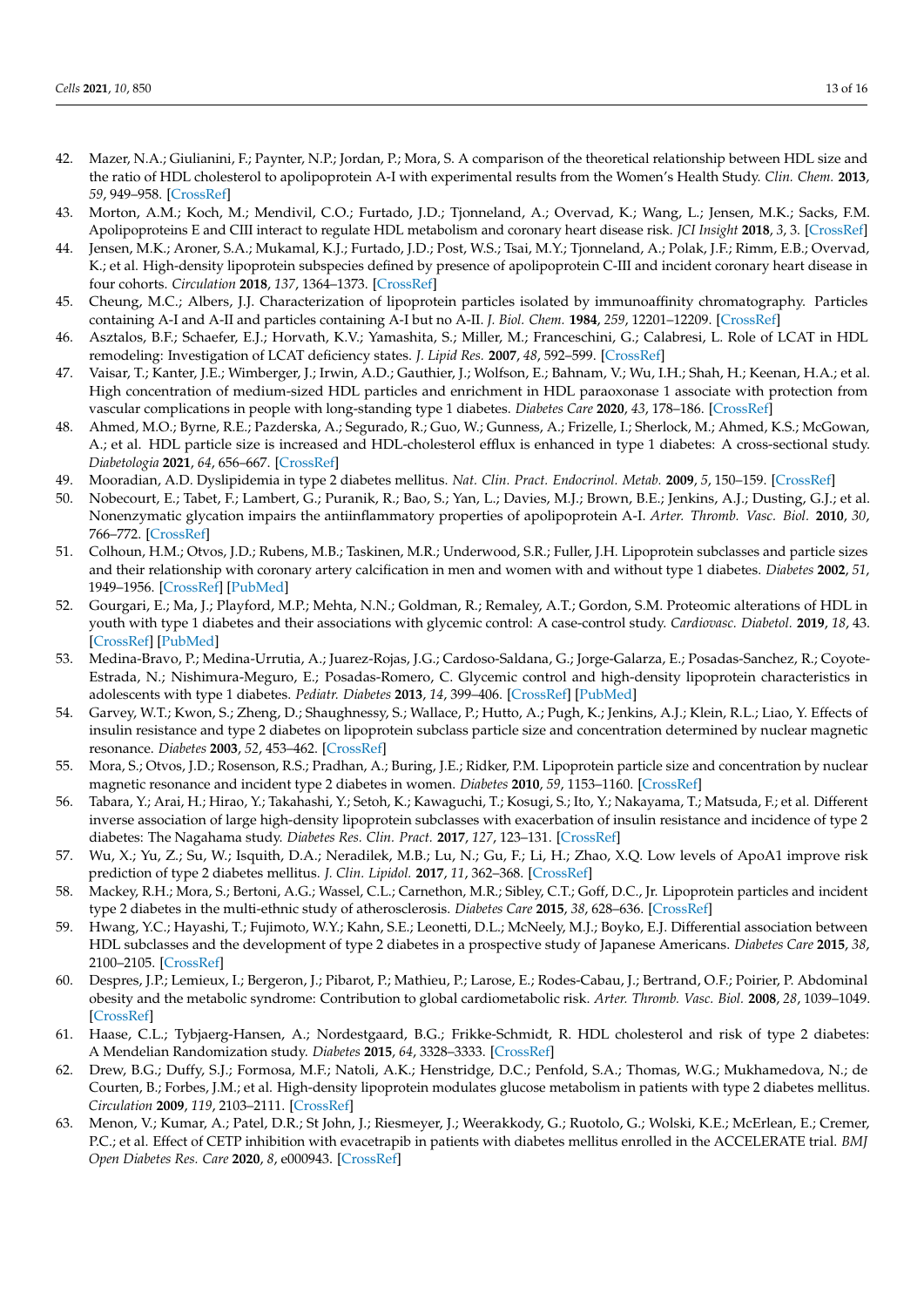- <span id="page-13-0"></span>64. Schwartz, G.G.; Leiter, L.A.; Ballantyne, C.M.; Barter, P.J.; Black, D.M.; Kallend, D.; Laghrissi-Thode, F.; Leitersdorf, E.; McMurray, J.J.V.; Nicholls, S.J.; et al. Dalcetrapib reduces risk of new-onset diabetes in patients with coronary heart disease. *Diabetes Care* **2020**, *43*, 1077–1084. [\[CrossRef\]](http://doi.org/10.2337/dc19-2204) [\[PubMed\]](http://www.ncbi.nlm.nih.gov/pubmed/32144166)
- <span id="page-13-1"></span>65. Preiss, D.; Seshasai, S.R.; Welsh, P.; Murphy, S.A.; Ho, J.E.; Waters, D.D.; DeMicco, D.A.; Barter, P.; Cannon, C.P.; Sabatine, M.S.; et al. Risk of incident diabetes with intensive-dose compared with moderate-dose statin therapy: A meta-analysis. *JAMA* **2011**, *305*, 2556–2564. [\[CrossRef\]](http://doi.org/10.1001/jama.2011.860)
- <span id="page-13-2"></span>66. Holmberg, R.; Refai, E.; Hoog, A.; Crooke, R.M.; Graham, M.; Olivecrona, G.; Berggren, P.O.; Juntti-Berggren, L. Lowering apolipoprotein CIII delays onset of type 1 diabetes. *Proc. Natl. Acad. Sci. USA* **2011**, *108*, 10685–10689. [\[CrossRef\]](http://doi.org/10.1073/pnas.1019553108)
- <span id="page-13-3"></span>67. Juntti-Berggren, L.; Refai, E.; Appelskog, I.; Andersson, M.; Imreh, G.; Dekki, N.; Uhles, S.; Yu, L.; Griffiths, W.J.; Zaitsev, S.; et al. Apolipoprotein CIII promotes Ca2+-dependent beta cell death in type 1 diabetes. *Proc. Natl. Acad. Sci. USA* **2004**, *101*, 10090–10094. [\[CrossRef\]](http://doi.org/10.1073/pnas.0403551101) [\[PubMed\]](http://www.ncbi.nlm.nih.gov/pubmed/15210953)
- <span id="page-13-4"></span>68. Han, R.; Lai, R.; Ding, Q.; Wang, Z.; Luo, X.; Zhang, Y.; Cui, G.; He, J.; Liu, W.; Chen, Y. Apolipoprotein A-I stimulates AMP-activated protein kinase and improves glucose metabolism. *Diabetologia* **2007**, *50*, 1960–1968. [\[CrossRef\]](http://doi.org/10.1007/s00125-007-0752-7)
- 69. Lehti, M.; Donelan, E.; Abplanalp, W.; Al-Massadi, O.; Habegger, K.M.; Weber, J.; Ress, C.; Mansfeld, J.; Somvanshi, S.; Trivedi, C.; et al. High-density lipoprotein maintains skeletal muscle function by modulating cellular respiration in mice. *Circulation* **2013**, *128*, 2364–2371. [\[CrossRef\]](http://doi.org/10.1161/CIRCULATIONAHA.113.001551)
- <span id="page-13-5"></span>70. Xepapadaki, E.; Maulucci, G.; Constantinou, C.; Karavia, E.A.; Zvintzou, E.; Daniel, B.; Sasson, S.; Kypreos, K.E. Impact of apolipoprotein A1- or lecithin:cholesterol acyltransferase-deficiency on white adipose tissue metabolic activity and glucose homeostasis in mice. *Biochim. Biophys. Acta Mol. Basis Dis.* **2019**, *1865*, 1351–1360. [\[CrossRef\]](http://doi.org/10.1016/j.bbadis.2019.02.003)
- <span id="page-13-6"></span>71. Domingo-Espin, J.; Nilsson, O.; Bernfur, K.; Del Giudice, R.; Lagerstedt, J.O. Site-specific glycations of apolipoprotein A-I lead to differentiated functional effects on lipid-binding and on glucose metabolism. *Biochim. Biophys. Acta Mol. Basis Dis.* **2018**, *1864*, 2822–2834. [\[CrossRef\]](http://doi.org/10.1016/j.bbadis.2018.05.014)
- <span id="page-13-7"></span>72. Nilsson, O.; Del Giudice, R.; Nagao, M.; Gronberg, C.; Eliasson, L.; Lagerstedt, J.O. Apolipoprotein A-I primes beta cells to increase glucose stimulated insulin secretion. *Biochim. Biophys. Acta Mol. Basis Dis.* **2020**, *1866*, 165613. [\[CrossRef\]](http://doi.org/10.1016/j.bbadis.2019.165613)
- <span id="page-13-8"></span>73. Gao, T.; McKenna, B.; Li, C.; Reichert, M.; Nguyen, J.; Singh, T.; Yang, C.; Pannikar, A.; Doliba, N.; Zhang, T.; et al. Pdx1 maintains beta cell identity and function by repressing an alpha cell program. *Cell Metab.* **2014**, *19*, 259–271. [\[CrossRef\]](http://doi.org/10.1016/j.cmet.2013.12.002)
- <span id="page-13-9"></span>74. Wang, X.; Sterr, M.; Ansarullah; Burtscher, I.; Bottcher, A.; Beckenbauer, J.; Siehler, J.; Meitinger, T.; Haring, H.U.; Staiger, H.; et al. Point mutations in the PDX1 transactivation domain impair human beta-cell development and function. *Mol. Metab.* **2019**, *24*, 80–97. [\[CrossRef\]](http://doi.org/10.1016/j.molmet.2019.03.006) [\[PubMed\]](http://www.ncbi.nlm.nih.gov/pubmed/30930126)
- <span id="page-13-10"></span>75. Ochoa-Guzman, A.; Guillen-Quintero, D.; Munoz-Hernandez, L.; Garcia, A.; Diaz-Diaz, E.; Perez-Mendez, O.; Rodriguez-Guillen, R.; Mitre-Aguilar, I.B.; Zentella-Dehesa, A.; Aguilar-Salinas, C.A.; et al. The influence of high-density lipoprotein (HDL) and HDL subfractions on insulin secretion and cholesterol efflux in pancreatic derived beta-cells. *J. Endocrinol. Investig.* **2021**. [\[CrossRef\]](http://doi.org/10.1007/s40618-021-01504-9) [\[PubMed\]](http://www.ncbi.nlm.nih.gov/pubmed/33486704)
- <span id="page-13-11"></span>76. Petremand, J.; Puyal, J.; Chatton, J.Y.; Duprez, J.; Allagnat, F.; Frias, M.; James, R.W.; Waeber, G.; Jonas, J.C.; Widmann, C. HDLs protect pancreatic beta-cells against ER stress by restoring protein folding and trafficking. *Diabetes* **2012**, *61*, 1100–1111. [\[CrossRef\]](http://doi.org/10.2337/db11-1221)
- <span id="page-13-12"></span>77. Puyal, J.; Petremand, J.; Dubuis, G.; Rummel, C.; Widmann, C. HDLs protect the MIN6 insulinoma cell line against tunicamycininduced apoptosis without inhibiting ER stress and without restoring ER functionality. *Mol. Cell Endocrinol.* **2013**, *381*, 291–301. [\[CrossRef\]](http://doi.org/10.1016/j.mce.2013.08.016) [\[PubMed\]](http://www.ncbi.nlm.nih.gov/pubmed/23994023)
- <span id="page-13-13"></span>78. Rutti, S.; Ehses, J.A.; Sibler, R.A.; Prazak, R.; Rohrer, L.; Georgopoulos, S.; Meier, D.T.; Niclauss, N.; Berney, T.; Donath, M.Y.; et al. Low- and high-density lipoproteins modulate function, apoptosis, and proliferation of primary human and murine pancreatic beta-cells. *Endocrinology* **2009**, *150*, 4521–4530. [\[CrossRef\]](http://doi.org/10.1210/en.2009-0252)
- <span id="page-13-14"></span>79. Cochran, B.J.; Hou, L.; Manavalan, A.P.; Moore, B.M.; Tabet, F.; Sultana, A.; Cuesta Torres, L.; Tang, S.; Shrestha, S.; Senanayake, P.; et al. Impact of perturbed pancreatic beta-cell cholesterol homeostasis on adipose tissue and skeletal muscle metabolism. *Diabetes* **2016**, *65*, 3610–3620. [\[CrossRef\]](http://doi.org/10.2337/db16-0668)
- <span id="page-13-15"></span>80. Cochran, B.J.; Ryder, W.J.; Parmar, A.; Tang, S.; Reilhac, A.; Arthur, A.; Charil, A.; Hamze, H.; Barter, P.J.; Kritharides, L.; et al. In vivo PET imaging with <sup>[18</sup>F]FDG to explain improved glucose uptake in an apolipoprotein A-I treated mouse model of diabetes. *Diabetologia* **2016**, *59*, 1977–1984. [\[CrossRef\]](http://doi.org/10.1007/s00125-016-3993-5)
- <span id="page-13-16"></span>81. Fritzen, A.M.; Domingo-Espin, J.; Lundsgaard, A.M.; Kleinert, M.; Israelsen, I.; Carl, C.S.; Nicolaisen, T.S.; Kjobsted, R.; Jeppesen, J.F.; Wojtaszewski, J.F.P.; et al. ApoA-1 improves glucose tolerance by increasing glucose uptake into heart and skeletal muscle independently of AMPKalpha2. *Mol. Metab.* **2020**, *35*, 100949. [\[CrossRef\]](http://doi.org/10.1016/j.molmet.2020.01.013)
- <span id="page-13-17"></span>82. Wu, B.J.; Sun, Y.; Ong, K.L.; Li, Y.; Tang, S.; Barter, P.J.; Rye, K.A. Apolipoprotein A-I protects against pregnancy-induced insulin resistance in rats. *Arter. Thromb. Vasc. Biol.* **2019**, *39*, 1160–1171. [\[CrossRef\]](http://doi.org/10.1161/ATVBAHA.118.312282) [\[PubMed\]](http://www.ncbi.nlm.nih.gov/pubmed/31018664)
- <span id="page-13-18"></span>83. Retnakaran, R.; Ye, C.; Connelly, P.W.; Hanley, A.J.; Sermer, M.; Zinman, B. Serum apoA1 (apolipoprotein A-1), insulin resistance, and the risk of gestational diabetes mellitus in human pregnancy-brief report. *Arter. Thromb. Vasc. Biol.* **2019**, *39*, 2192–2197. [\[CrossRef\]](http://doi.org/10.1161/ATVBAHA.119.313195) [\[PubMed\]](http://www.ncbi.nlm.nih.gov/pubmed/31412738)
- <span id="page-13-19"></span>84. Heywood, S.E.; Richart, A.L.; Henstridge, D.C.; Alt, K.; Kiriazis, H.; Zammit, C.; Carey, A.L.; Kammoun, H.L.; Delbridge, L.M.; Reddy, M.; et al. High-density lipoprotein delivered after myocardial infarction increases cardiac glucose uptake and function in mice. *Sci. Transl. Med.* **2017**, *9*, eaam6084. [\[CrossRef\]](http://doi.org/10.1126/scitranslmed.aam6084)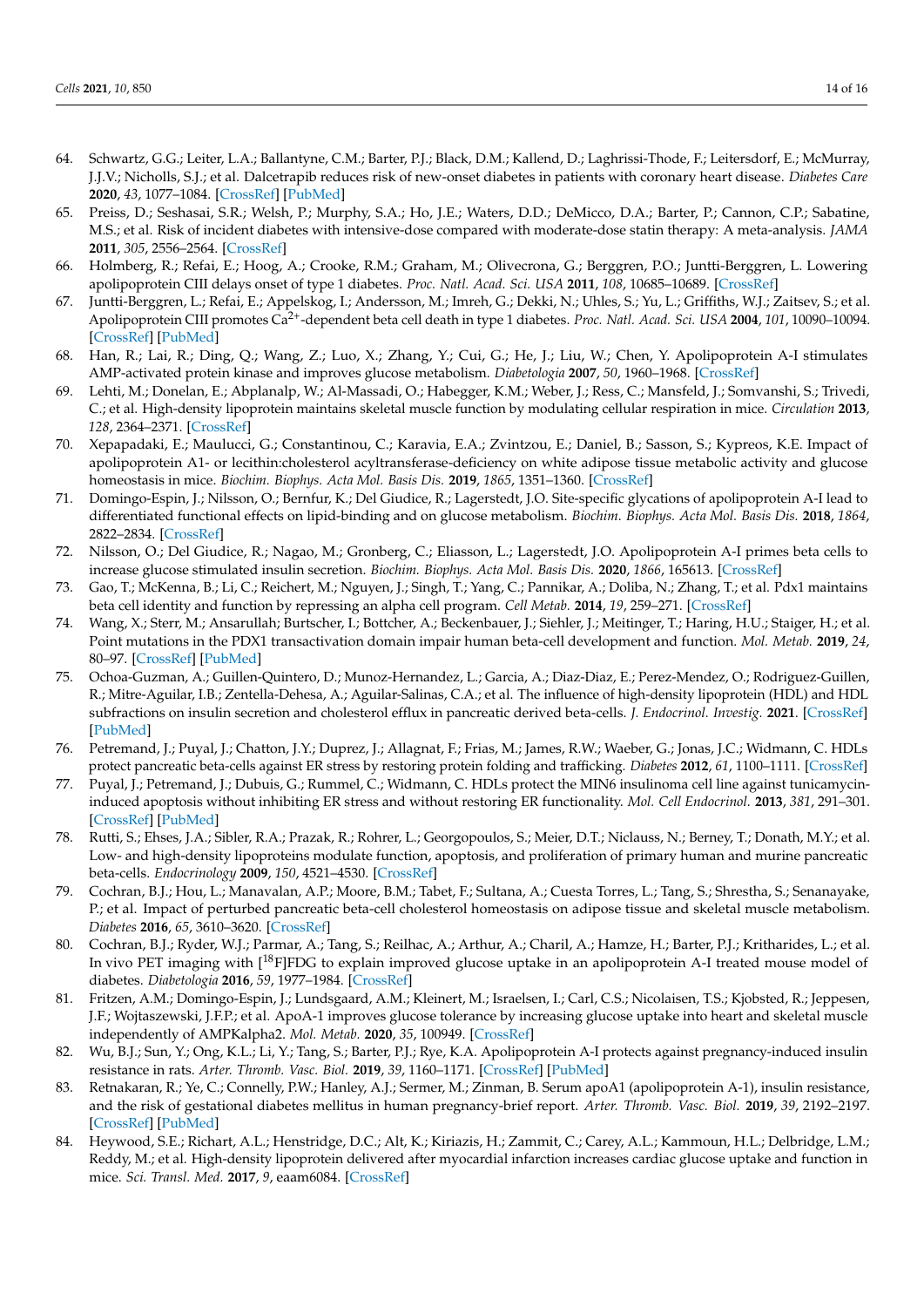- <span id="page-14-0"></span>85. Gelling, R.W.; Du, X.Q.; Dichmann, D.S.; Romer, J.; Huang, H.; Cui, L.; Obici, S.; Tang, B.; Holst, J.J.; Fledelius, C.; et al. Lower blood glucose, hyperglucagonemia, and pancreatic alpha cell hyperplasia in glucagon receptor knockout mice. *Proc. Natl. Acad. Sci. USA* **2003**, *100*, 1438–1443. [\[CrossRef\]](http://doi.org/10.1073/pnas.0237106100)
- <span id="page-14-1"></span>86. Mancuso, E.; Mannino, G.C.; Fuoco, A.; Leo, A.; Citraro, R.; Averta, C.; Spiga, R.; Russo, E.; De Sarro, G.; Andreozzi, F.; et al. HDL (high-density lipoprotein) and apoA-1 (apolipoprotein A-1) potentially modulate pancreatic alpha-cell glucagon secretion. *Arter. Thromb. Vasc. Biol.* **2020**, *40*, 2941–2952. [\[CrossRef\]](http://doi.org/10.1161/ATVBAHA.120.314640) [\[PubMed\]](http://www.ncbi.nlm.nih.gov/pubmed/33086869)
- <span id="page-14-2"></span>87. Li, X.; Wang, F.; Xu, M.; Howles, P.; Tso, P. ApoA-IV improves insulin sensitivity and glucose uptake in mouse adipocytes via PI3K-Akt Signaling. *Sci. Rep.* **2017**, *7*, 41289. [\[CrossRef\]](http://doi.org/10.1038/srep41289)
- <span id="page-14-3"></span>88. Fredenrich, A.; Giroux, L.M.; Tremblay, M.; Krimbou, L.; Davignon, J.; Cohn, J.S. Plasma lipoprotein distribution of apoC-III in normolipidemic and hypertriglyceridemic subjects: Comparison of the apoC-III to apoE ratio in different lipoprotein fractions. *J. Lipid Res.* **1997**, *38*, 1421–1432. [\[CrossRef\]](http://doi.org/10.1016/S0022-2275(20)37424-1)
- <span id="page-14-4"></span>89. Adiels, M.; Taskinen, M.R.; Bjornson, E.; Andersson, L.; Matikainen, N.; Soderlund, S.; Kahri, J.; Hakkarainen, A.; Lundbom, N.; Sihlbom, C.; et al. Role of apolipoprotein C-III overproduction in diabetic dyslipidaemia. *Diabetes Obes. Metab.* **2019**, *21*, 1861–1870. [\[CrossRef\]](http://doi.org/10.1111/dom.13744)
- <span id="page-14-5"></span>90. Brahimaj, A.; Ligthart, S.; Ikram, M.A.; Hofman, A.; Franco, O.H.; Sijbrands, E.J.; Kavousi, M.; Dehghan, A. Serum levels of apolipoproteins and incident type 2 diabetes: A prospective cohort study. *Diabetes Care* **2017**, *40*, 346–351. [\[CrossRef\]](http://doi.org/10.2337/dc16-1295)
- 91. Aroner, S.A.; Yang, M.; Li, J.; Furtado, J.D.; Sacks, F.M.; Tjonneland, A.; Overvad, K.; Cai, T.; Jensen, M.K. Apolipoprotein C-III and high-density lipoprotein subspecies defined by apolipoprotein C-III in relation to diabetes risk. *Am. J. Epidemiol.* **2017**, *186*, 736–744. [\[CrossRef\]](http://doi.org/10.1093/aje/kwx143)
- 92. Aroner, S.A.; Furtado, J.D.; Sacks, F.M.; Tsai, M.Y.; Mukamal, K.J.; McClelland, R.L.; Jensen, M.K. Apolipoprotein C-III and its defined lipoprotein subspecies in relation to incident diabetes: The Multi-Ethnic Study of Atherosclerosis. *Diabetologia* **2019**, *62*, 981–992. [\[CrossRef\]](http://doi.org/10.1007/s00125-019-4847-8) [\[PubMed\]](http://www.ncbi.nlm.nih.gov/pubmed/30949716)
- 93. Caron, S.; Verrijken, A.; Mertens, I.; Samanez, C.H.; Mautino, G.; Haas, J.T.; Duran-Sandoval, D.; Prawitt, J.; Francque, S.; Vallez, E.; et al. Transcriptional activation of apolipoprotein CIII expression by glucose may contribute to diabetic dyslipidemia. *Arter. Thromb. Vasc. Biol.* **2011**, *31*, 513–519. [\[CrossRef\]](http://doi.org/10.1161/ATVBAHA.110.220723) [\[PubMed\]](http://www.ncbi.nlm.nih.gov/pubmed/21183731)
- <span id="page-14-6"></span>94. Chen, M.; Breslow, J.L.; Li, W.; Leff, T. Transcriptional regulation of the apoC-III gene by insulin in diabetic mice: Correlation with changes in plasma triglyceride levels. *J. Lipid Res.* **1994**, *35*, 1918–1924. [\[CrossRef\]](http://doi.org/10.1016/S0022-2275(20)39938-7)
- <span id="page-14-7"></span>95. Digenio, A.; Dunbar, R.L.; Alexander, V.J.; Hompesch, M.; Morrow, L.; Lee, R.G.; Graham, M.J.; Hughes, S.G.; Yu, R.; Singleton, W.; et al. Antisense-mediated lowering of plasma apolipoprotein C-III by Volanesorsen improves dyslipidemia and insulin sensitivity in type 2 diabetes. *Diabetes Care* **2016**, *39*, 1408–1415. [\[CrossRef\]](http://doi.org/10.2337/dc16-0126)
- <span id="page-14-8"></span>96. Avall, K.; Ali, Y.; Leibiger, I.B.; Leibiger, B.; Moede, T.; Paschen, M.; Dicker, A.; Dare, E.; Kohler, M.; Ilegems, E.; et al. Apolipoprotein CIII links islet insulin resistance to beta-cell failure in diabetes. *Proc. Natl. Acad. Sci. USA* **2015**, *112*, E2611–E2619. [\[CrossRef\]](http://doi.org/10.1073/pnas.1423849112)
- <span id="page-14-9"></span>97. Sol, E.M.; Sundsten, T.; Bergsten, P. Role of MAPK in apolipoprotein CIII-induced apoptosis in INS-1E cells. *Lipids Health Dis.* **2009**, *8*, 3. [\[CrossRef\]](http://doi.org/10.1186/1476-511X-8-3)
- <span id="page-14-10"></span>98. Storling, J.; Juntti-Berggren, L.; Olivecrona, G.; Prause, M.C.; Berggren, P.O.; Mandrup-Poulsen, T. Apolipoprotein CIII reduces proinflammatory cytokine-induced apoptosis in rat pancreatic islets via the Akt prosurvival pathway. *Endocrinology* **2011**, *152*, 3040–3048. [\[CrossRef\]](http://doi.org/10.1210/en.2010-1422)
- <span id="page-14-11"></span>99. Brown, B.E.; Nobecourt, E.; Zeng, J.; Jenkins, A.J.; Rye, K.A.; Davies, M.J. Apolipoprotein A-I glycation by glucose and reactive aldehydes alters phospholipid affinity but not cholesterol export from lipid-laden macrophages. *PLoS ONE* **2013**, *8*, e65430. [\[CrossRef\]](http://doi.org/10.1371/journal.pone.0065430)
- 100. Nobecourt, E.; Davies, M.J.; Brown, B.E.; Curtiss, L.K.; Bonnet, D.J.; Charlton, F.; Januszewski, A.S.; Jenkins, A.J.; Barter, P.J.; Rye, K.A. The impact of glycation on apolipoprotein A-I structure and its ability to activate lecithin:cholesterol acyltransferase. *Diabetologia* **2007**, *50*, 643–653. [\[CrossRef\]](http://doi.org/10.1007/s00125-006-0574-z) [\[PubMed\]](http://www.ncbi.nlm.nih.gov/pubmed/17216278)
- <span id="page-14-12"></span>101. Nobecourt, E.; Zeng, J.; Davies, M.J.; Brown, B.E.; Yadav, S.; Barter, P.J.; Rye, K.A. Effects of cross-link breakers, glycation inhibitors and insulin sensitisers on HDL function and the non-enzymatic glycation of apolipoprotein A-I. *Diabetologia* **2008**, *51*, 1008–1017. [\[CrossRef\]](http://doi.org/10.1007/s00125-008-0986-z) [\[PubMed\]](http://www.ncbi.nlm.nih.gov/pubmed/18437350)
- <span id="page-14-13"></span>102. Hoang, A.; Murphy, A.J.; Coughlan, M.T.; Thomas, M.C.; Forbes, J.M.; O'Brien, R.; Cooper, M.E.; Chin-Dusting, J.P.; Sviridov, D. Advanced glycation of apolipoprotein A-I impairs its anti-atherogenic properties. *Diabetologia* **2007**, *50*, 1770–1779. [\[CrossRef\]](http://doi.org/10.1007/s00125-007-0718-9) [\[PubMed\]](http://www.ncbi.nlm.nih.gov/pubmed/17579831)
- 103. Duell, P.B.; Oram, J.F.; Bierman, E.L. Nonenzymatic glycosylation of HDL and impaired HDL-receptor-mediated cholesterol efflux. *Diabetes* **1991**, *40*, 377–384. [\[CrossRef\]](http://doi.org/10.2337/diab.40.3.377)
- 104. Kashyap, S.R.; Osme, A.; Ilchenko, S.; Golizeh, M.; Lee, K.; Wang, S.; Bena, J.; Previs, S.F.; Smith, J.D.; Kasumov, T. Glycation reduces the stability of apoAI and increases HDL dysfunction in diet-controlled type 2 diabetes. *J. Clin. Endocrinol. Metab.* **2018**, *103*, 388–396. [\[CrossRef\]](http://doi.org/10.1210/jc.2017-01551)
- 105. Kubota, M.; Nakanishi, S.; Hirano, M.; Maeda, S.; Yoneda, M.; Awaya, T.; Yamane, K.; Kohno, N. Relationship between serum cholesterol efflux capacity and glucose intolerance in Japanese-Americans. *J. Atheroscler. Thromb.* **2014**, *21*, 1087–1097. [\[CrossRef\]](http://doi.org/10.5551/jat.24315)